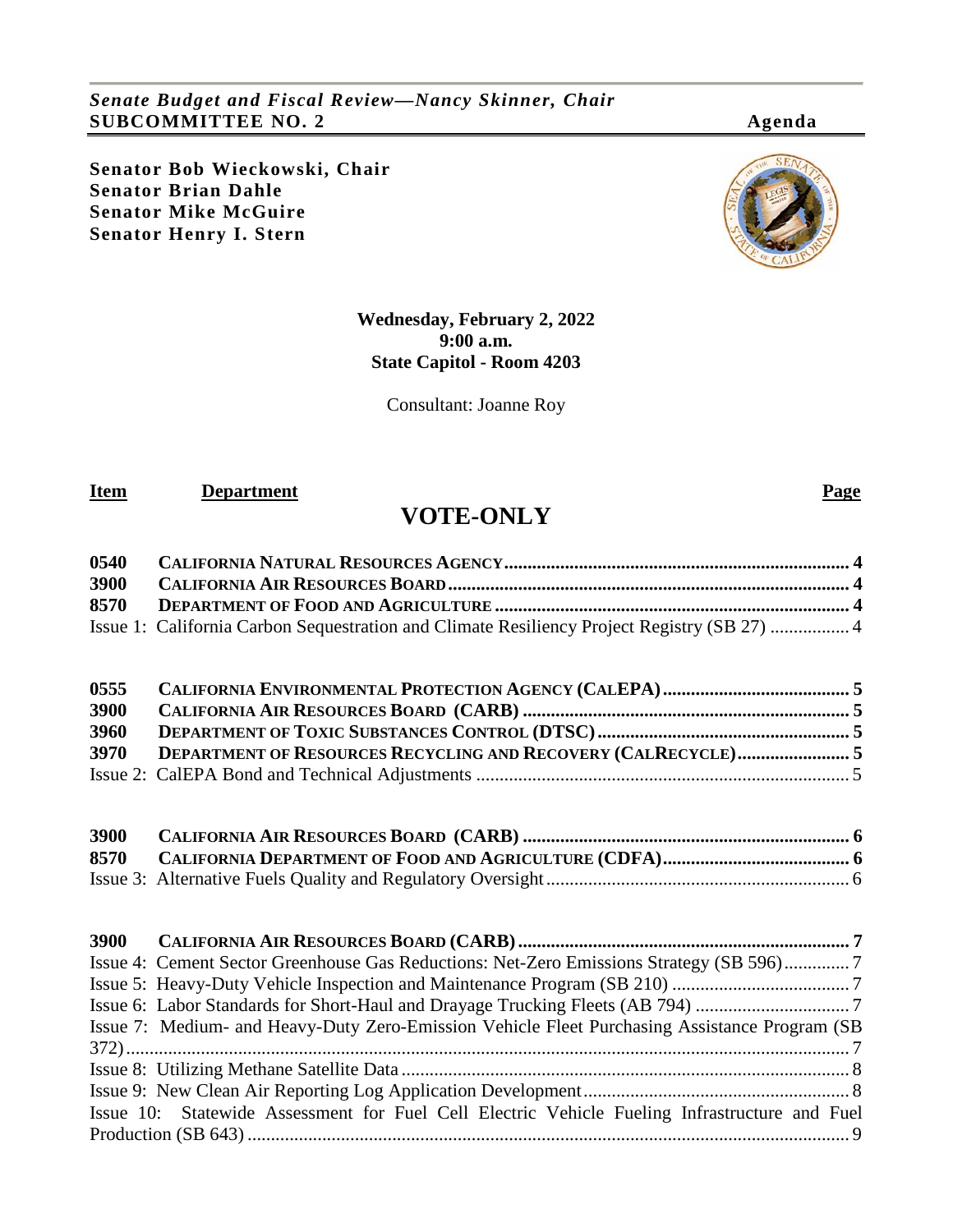[Issue 11: Implementation of GGRF: California Jobs Plan Act \(AB 680\)...............................................](#page-8-1) 9 [Issue 12: Southern California Headquarters \(HQ\) Building Management and Laboratory Support](#page-9-0) .... 10

| 3930 |                                                                                    |  |
|------|------------------------------------------------------------------------------------|--|
|      | Issue 13: California Pesticide Electronic Submission Tracking (CalPEST) Project 11 |  |
|      |                                                                                    |  |

| 3960 |  |
|------|--|
|      |  |
|      |  |
|      |  |
|      |  |

| 3970 | DEPARTMENT OF RESOURCES RECYCLING AND RECOVERY (CALRECYCLE) 15                                |  |
|------|-----------------------------------------------------------------------------------------------|--|
|      | Issue 19: BKK Class III Landfill Administrative Costs and Gas Monitoring System Evaluation 15 |  |
|      |                                                                                               |  |
|      | Issue 21: Materials Management and Local Assistance Division Permanent Staffing  16           |  |
|      |                                                                                               |  |

## **DISCUSSION**

| 3900<br>3360 | ENERGY RESOURCES CONSERVATION AND DEVELOPMENT COMMISSION (CALIFORNIA                                                                                   |  |
|--------------|--------------------------------------------------------------------------------------------------------------------------------------------------------|--|
| 3540         |                                                                                                                                                        |  |
| 3720         |                                                                                                                                                        |  |
| 3980         |                                                                                                                                                        |  |
|              |                                                                                                                                                        |  |
|              |                                                                                                                                                        |  |
| 3900         |                                                                                                                                                        |  |
| 3980         | OFFICE OF ENVIRONMENTAL HEALTH HAZARD ASSESSMENT (OEHHA) 32                                                                                            |  |
|              |                                                                                                                                                        |  |
| 3970         | DEPARTMENT OF RESOURCES RECYCLING AND RECOVERY (CALRECYCLE) 34<br>Issue 28: Compostable and Biodegradable Product Labeling Implementation (AB 1201) 34 |  |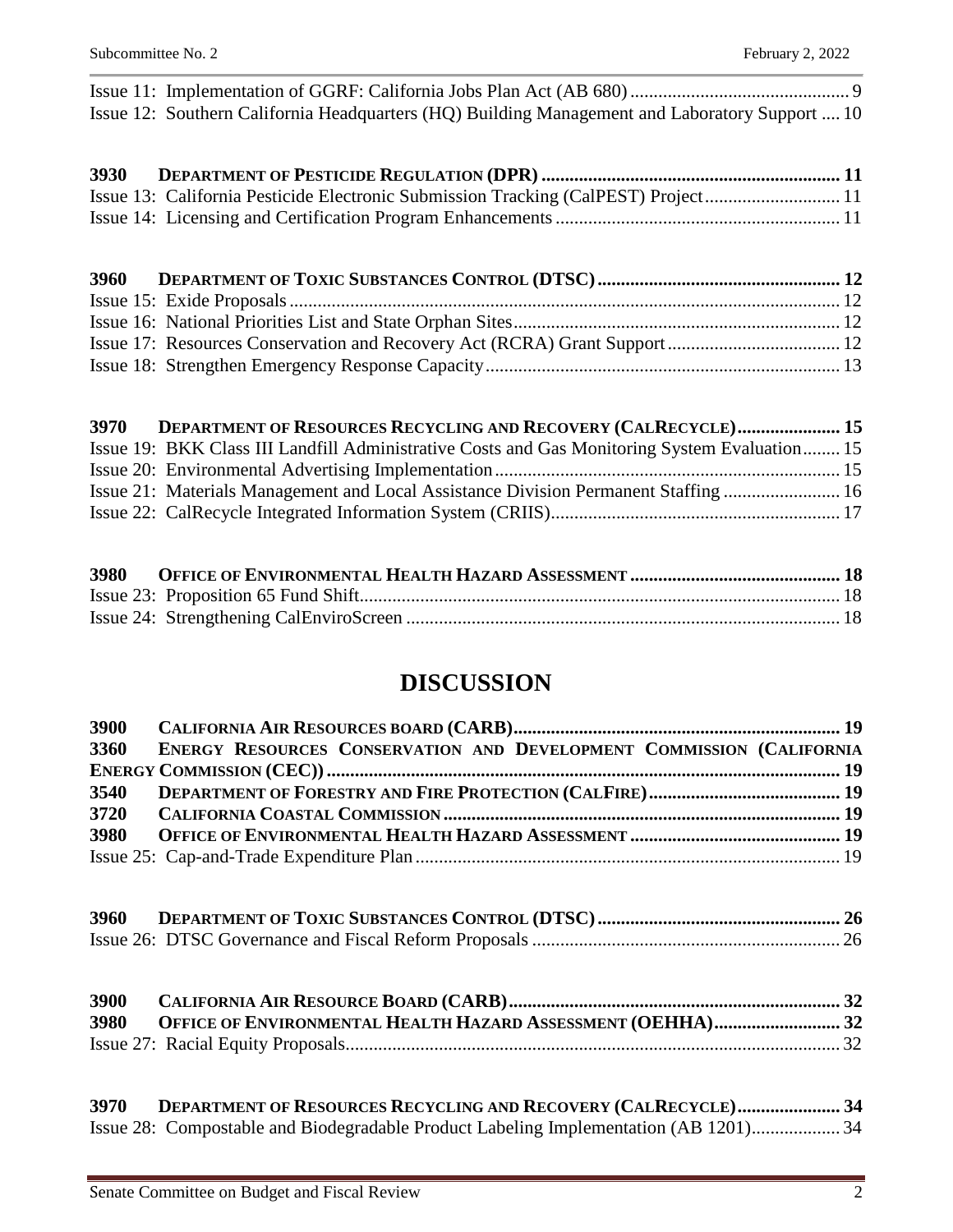*Pursuant to the Americans with Disabilities Act, individuals who, because of a disability, need special assistance to attend or participate in a Senate Committee hearing, or in connection with other Senate services, may request assistance at the Senate Rules Committee, 1020 N Street, Suite 255 or by calling (916) 651-1505. Requests should be made one week in advance whenever possible.*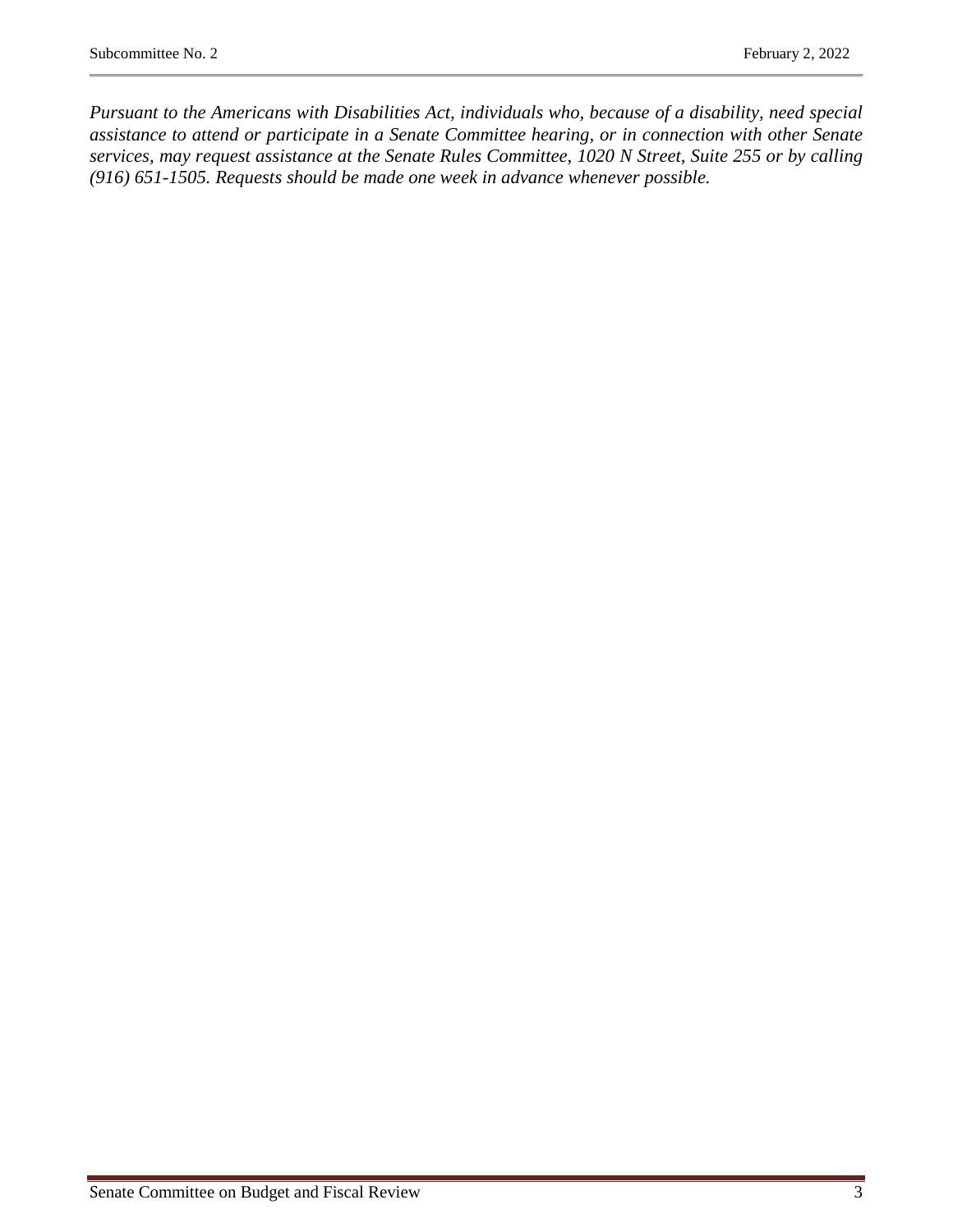# **VOTE-ONLY**

## <span id="page-3-2"></span><span id="page-3-1"></span><span id="page-3-0"></span>**0540 CALIFORNIA NATURAL RESOURCES AGENCY 3900 CALIFORNIA AIR RESOURCES BOARD 8570 DEPARTMENT OF FOOD AND AGRICULTURE**

## <span id="page-3-3"></span>**Issue 1: California Carbon Sequestration and Climate Resiliency Project Registry (SB 27)**

**Governor's Proposal.** The Governor's budget requests the following:

**CNRA:** \$750,000 one-time and \$285,000 ongoing General Fund to implement SB 27 (Skinner), Chapter 237, Statutes of 2021. Of the funds requested, \$500,000 would be used for the development of the registry, \$250,000 would be used for the development of regulations through the Office of Administrative Law, and the \$300,000 ongoing would be to support two full-time staff (including salary, benefits, and O&E) to conduct registry operation, maintenance, and coordination.

SB 27 requires CNRA to, no later than July 1, 2023, establish and maintain the California Carbon Sequestration and Climate Resiliency Project Registry for the purposes of identifying and listing projects in the state that drive climate action on the state's natural and working lands and are seeking funding from state agencies or private entities. The bill requires CNRA to consider the environmental and public health impacts of any direct air capture project before adding the project to the registry. CNRA will create a process for listing projects on the registry and is required to track and report realized climate benefits through the registry.

**CARB:** Two permanent positions and \$425,000 Cost of Implementation Account (COIA) in 2022-23, \$1.923 million (including \$1.5 million in one-time contract funds) in 2023-24, and \$423,000 in 2024-25 and ongoing to incorporate the Natural and Working Lands Climate Smart Strategy in the Scoping Plan and implement CARB's responsibilities to support the Natural and Working Lands Registry of Projects as requested by SB 27.

SB 27 requires CARB to establish carbon dioxide removal targets for 2030 and beyond as part of the Scoping Plan process, and to take the Natural and Working Lands Climate Smart Strategy, science-based data, cost-effectiveness, and technological feasibility into consideration when setting these targets.

**CDFA:** \$125,000 General Fund and one permanent position in 2023-24 and ongoing to implement the functions required by SB 27. The bill requires CDFA to collaborate with CNRA to develop an application process for applicants whose projects are listed in the Carbon Sequestration and Climate Resiliency Project Registry and support applicants' ongoing participation in the registry.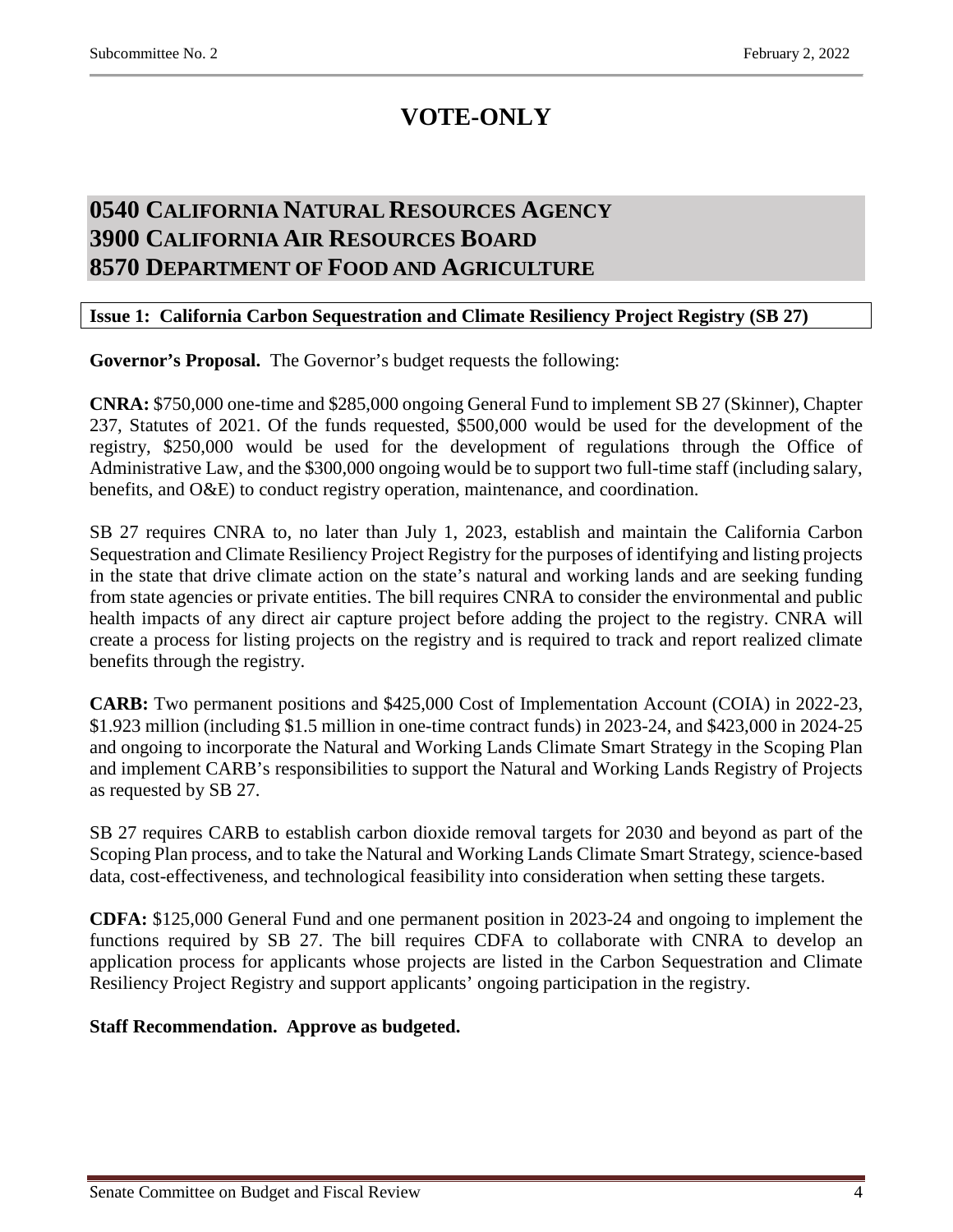# <span id="page-4-3"></span><span id="page-4-2"></span><span id="page-4-1"></span><span id="page-4-0"></span>**0555 CALIFORNIA ENVIRONMENTAL PROTECTION AGENCY (CALEPA) 3900 CALIFORNIA AIR RESOURCES BOARD (CARB) 3960 DEPARTMENT OF TOXIC SUBSTANCES CONTROL (DTSC) 3970 DEPARTMENT OF RESOURCES RECYCLING AND RECOVERY (CALRECYCLE)**

## <span id="page-4-4"></span>**Issue 2: CalEPA Bond and Technical Adjustments**

**Governor's Proposal.** The Governor's budget proposal includes requests for various bond appropriations, reappropriations, and reversions; technical adjustments; reappropriations; and baseline adjustments to continue implementation of previously authorized programs.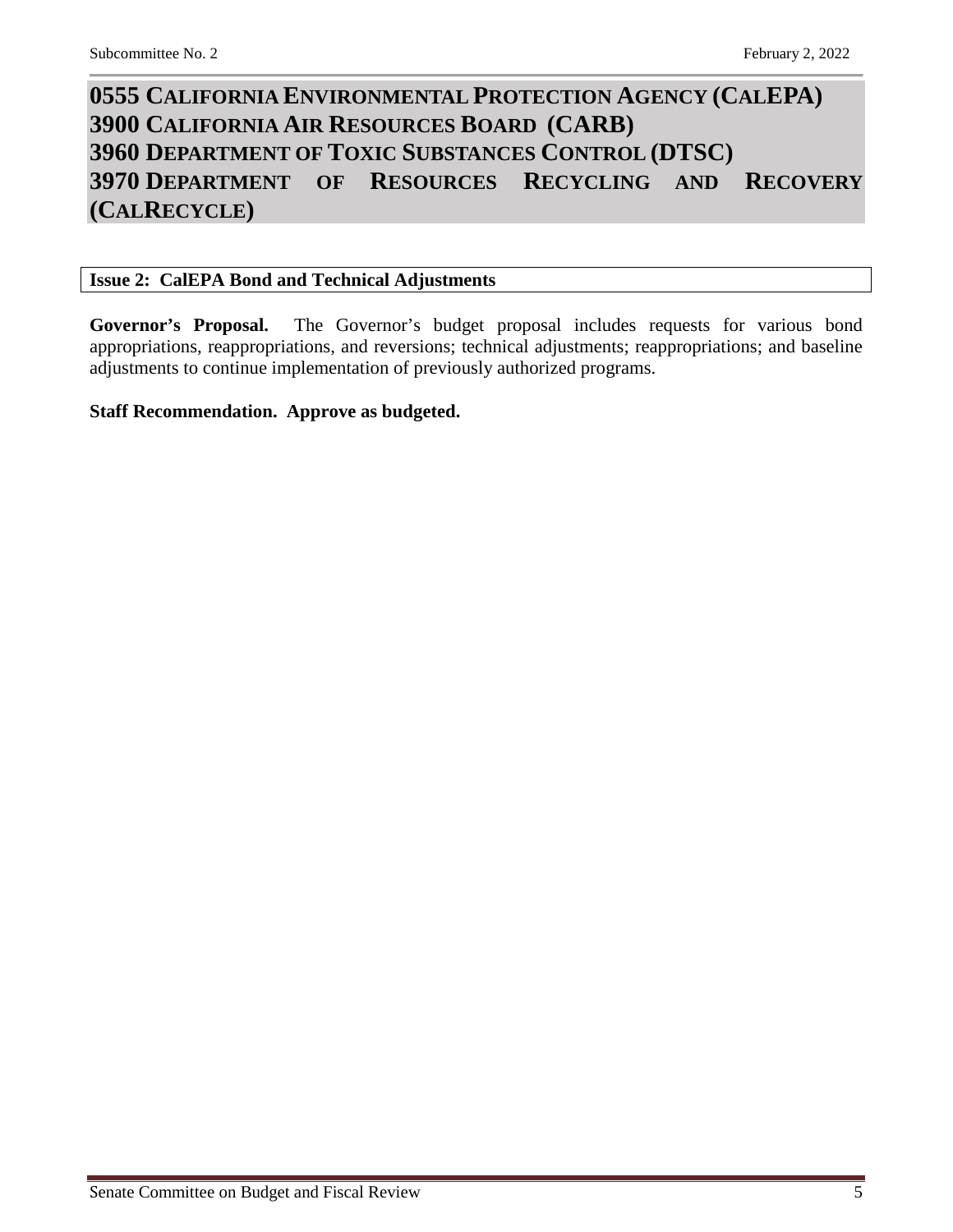## <span id="page-5-1"></span><span id="page-5-0"></span>**3900 CALIFORNIA AIR RESOURCES BOARD (CARB) 8570 CALIFORNIA DEPARTMENT OF FOOD AND AGRICULTURE (CDFA)**

### <span id="page-5-2"></span>**Issue 3: Alternative Fuels Quality and Regulatory Oversight**

**Governor's Proposal.** The Governor's budget requests \$1.451 million COIA in 2022-23 and \$1.363 million COIA ongoing thereafter to: (1) expand CDFA's Alternative Fuels Quality and Regulatory Oversight Program (CDFA Program); (2) support the growth of alternative transportation fuels and associated fuel dispensing systems; (3) continue research in zero-emission fuel standards and standard method development; and (4) implement the zero-emission vehicle (ZEV) program as identified in the Scoping Plan and directed by Executive Orders B-48-18 and N-79-20.

Of the total, CDFA requests \$681,000 in 2022-23 and \$593,000 in 2023-24 and ongoing to support 3.3 existing permanent positions. CARB requests \$771,000 in 2022-23 and ongoing to support three new permanent positions, equipment, and operating expenses associated with testing new fuel dispensing systems.

These resources are intended to meet workload demands resulting from the rapidly growing infrastructure of retail hydrogen fueling stations and exponential growth in commercial electric vehicle charging stations. The Hydrogen Fueling Station Performance Testing (HyStEP) Program (CARB Program) will verify that retail hydrogen fueling stations are designed to meet established fueling protocols and provide fast, safe, and consistent fueling for customers across the growing network.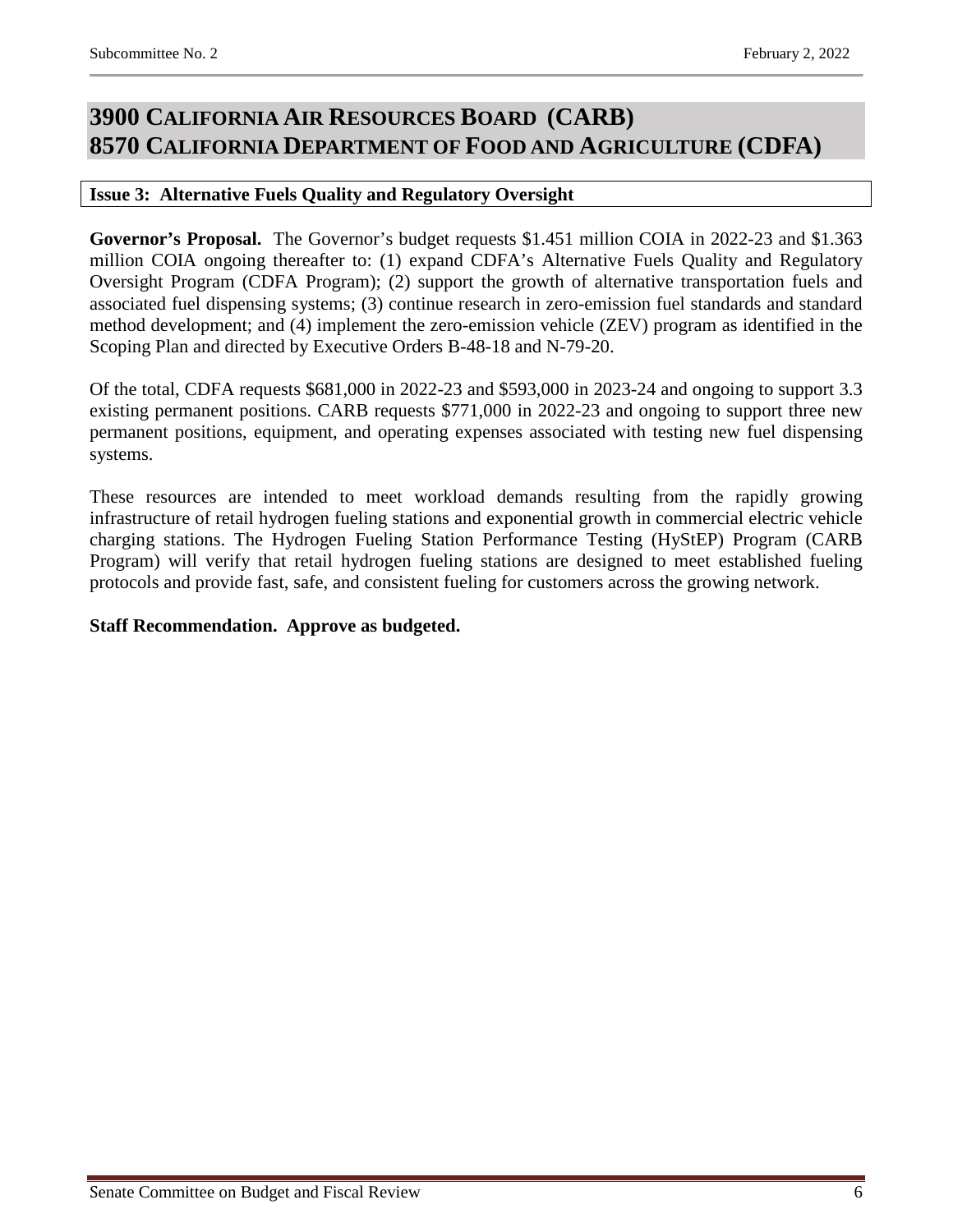## <span id="page-6-0"></span>**3900 CALIFORNIA AIR RESOURCES BOARD (CARB)**

#### <span id="page-6-1"></span>**Issue 4: Cement Sector Greenhouse Gas Reductions: Net-Zero Emissions Strategy (SB 596)**

**Governor's Proposal.** The Governor's budget requests \$725,000 COIA and two permanent positions in 2022-23 and \$423,000 COIA in 2023-24 and ongoing to develop and implement a comprehensive strategy to achieve net-zero emissions of greenhouse gas (GHG) emissions associated with cement use within the state by 2045 as required by SB 596 (Becker), Chapter 246, Statutes of 2021.

### **Staff Recommendation. Approve as budgeted.**

## <span id="page-6-2"></span>**Issue 5: Heavy-Duty Vehicle Inspection and Maintenance Program (SB 210)**

**Governor's Proposal.** The Governor's budget requests \$7.624 million Air Pollution Control Fund (APCF) and 10 permanent positions in 2022-23 in order to implement and enforce the Heavy-Duty Vehicle Inspection Maintenance program to meet the statutory requirements of SB 210 (Leyva), Chapter 298, Statutes of 2019. This includes \$6 million in contract funding to support initial implementation needs.

### **Staff Recommendation. Approve as budgeted.**

#### <span id="page-6-3"></span>**Issue 6: Labor Standards for Short-Haul and Drayage Trucking Fleets (AB 794)**

**Governor's Proposal.** The Governor's budget requests \$1.154 million General Fund and six permanent positions in 2022-23 and \$2.3 million General Fund and six additional (12 total) permanent positions in FY 2023-24 and ongoing to implement AB 794 (Carrillo), Chapter 748, Statutes of 2021, which requires CARB to implement labor standards for short-haul and drayage trucking fleets participating in applicable incentive programs, as specified. This request is intended to provide CARB with the resources to develop and implement new processes for applicable program eligibility, develop expertise in applicable labor laws, investigate third party reporting of labor standard violations, and carry out enforcement.

## **Staff Recommendation. Approve as budgeted.**

#### <span id="page-6-4"></span>**Issue 7: Medium- and Heavy-Duty Zero-Emission Vehicle Fleet Purchasing Assistance Program (SB 372)**

**Governor's Proposal.** The Governor's budget requests \$211,000 Air Quality Improvement Fund (AQIF) and one permanent position to implement the Medium- and Heavy-Duty Zero-Emission Vehicle Fleet Purchasing Assistance Program, pursuant to SB 372 (Leyva), Chapter 639, Statutes of 2021.

SB 372 directs CARB to develop and administer a program with the California Pollution Control Financing Authority to make financing tools and non-financial supports available to the operators of medium- and heavy-duty vehicle fleets in order to fully enable those operators to transition their fleets to zero-emission vehicles.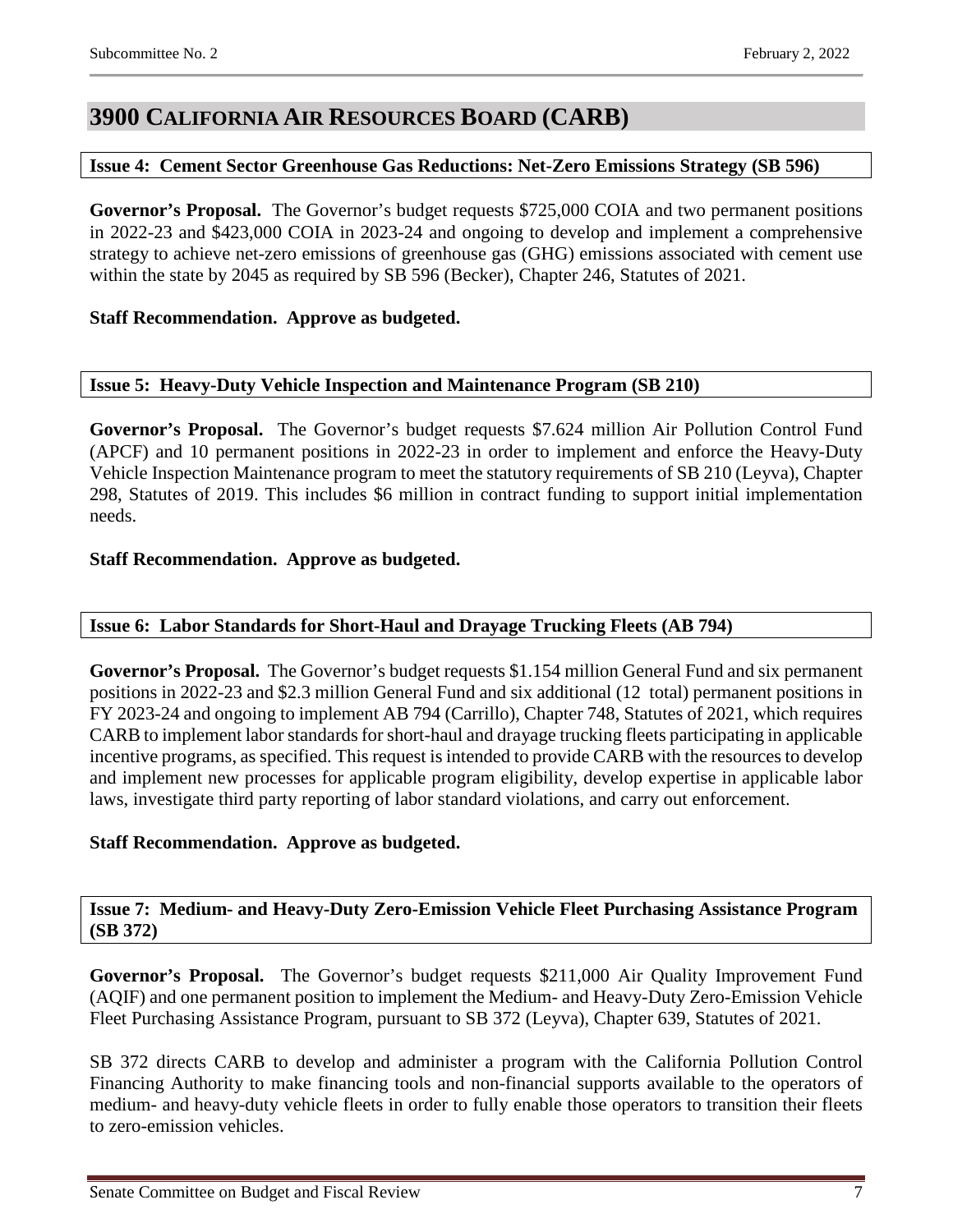## **Staff Recommendation. Approve as budgeted.**

#### <span id="page-7-0"></span>**Issue 8: Utilizing Methane Satellite Data**

**Governor's Proposal.** The Governor's budget requests \$666,000 COIA and two permanent positions in 2022-23, and \$516,000 in 2023-24 and ongoing to operationalize the use of remote sensing data from two satellites that California will launch jointly with Planet Inc, JPL, and several philanthropic donors.

This Carbon Mapper program utilizes satellites that will pinpoint individual leaks of methane from space. CARB needs to develop the capacity and internal infrastructure to host a public data portal, conduct the needed data analysis, and evaluate mitigation options using the satellite data that will be available after the satellites are launched in 2023.

### **Staff Recommendation. Approve as budgeted.**

#### <span id="page-7-1"></span>**Issue 9: New Clean Air Reporting Log Application Development**

**Governor's Proposal.** The Governor's budget requests two permanent positions to support the implementation and maintenance of the Clean Air Reporting Log (CARL) application. Costs for the CARL application and associated staffing are funded through an existing Carl Moyer Local Assistance program appropriation. CARB is authorized to allocate up to five percent of Carl Moyer Memorial Air Quality Standards Attainment Program (Carl Moyer Program) funding to program support and outreach efforts.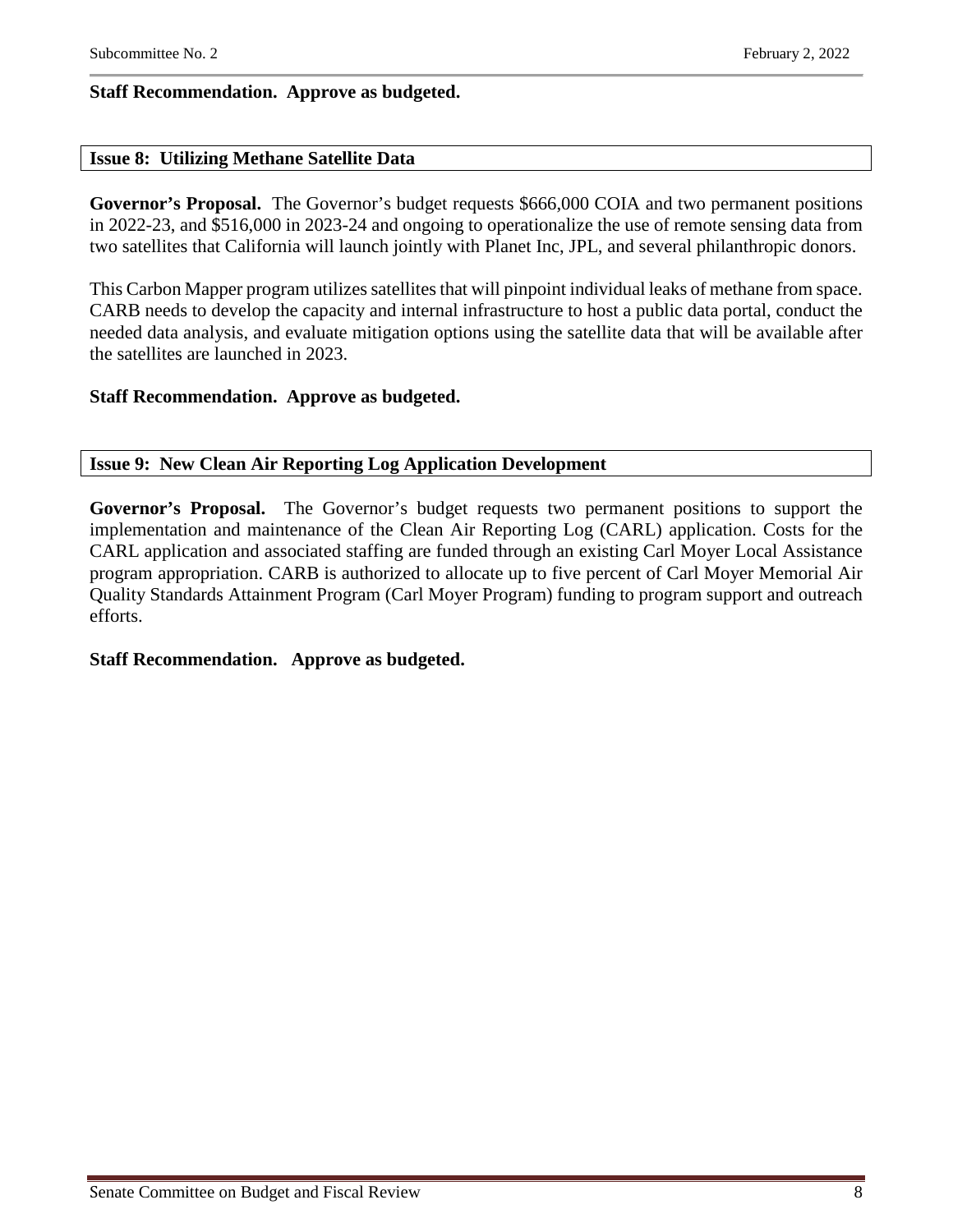## <span id="page-8-0"></span>**Issue 10: Statewide Assessment for Fuel Cell Electric Vehicle Fueling Infrastructure and Fuel Production (SB 643)**

**Governor's Proposal.** The Governor's budget requests \$211,000 Greenhouse Gas Reduction Fund (GGRF) and one permanent position to implement SB 643 (Archuleta), Chapter 646, Statutes of 2021. The requested position would perform the new duties associated with the required assessment in SB 643 that enlist CARB's experience and expertise with medium- and heavy-duty (MHD) vehicles and fleet regulations.

**Background.** *SB 643 (Archuleta), Chapter 646, Statutes of 2021.* SB 643 requires the California Energy Commission, in consultation with CARB and the California Public Utilities Commission, perform a statewide assessment of the fuel cell electric vehicle fueling infrastructure and fuel production needed to support the adoption of zero-emission trucks, buses, and off-road vehicles at levels necessary for the state to meet the goals and requirements of Executive Order N-79-20. This includes CARB regularity action that requires or allows zero-emission vehicles in the MHD vehicle or off-road sectors.

**Staff Comment.** There are other suitable funding options available to implement this proposal. CARB states that it is possible that COIA may also be appropriate funding for this work.

**Staff Recommendation. Approve as budgeted except in lieu of GGRF, appropriate \$211,000 from the Cost of Implementation Account.**

## <span id="page-8-1"></span>**Issue 11: Implementation of GGRF: California Jobs Plan Act (AB 680)**

**Governor's Proposal.** The Governor's budget requests \$399,000 GGRF and two permanent positions in 2022-23 and ongoing to meet the statutory requirements of AB 680 (Burke), Chapter 746, Statutes of 2021.

AB 680 requires CARB to work with the Labor and Workforce Development Agency to update its California Climate Investments Funding Guidelines (Funding Guidelines) by July 1, 2025 to include several workforce standards for certain programs that receive continuous appropriations from GGRF.

In addition to helping GGRF-funded programs implement these guidelines and assisting applicants with meeting these standards, these positions will develop and support administering agencies' use of tools and processes that will allow these programs to report the benefits produced by these new workforce standards.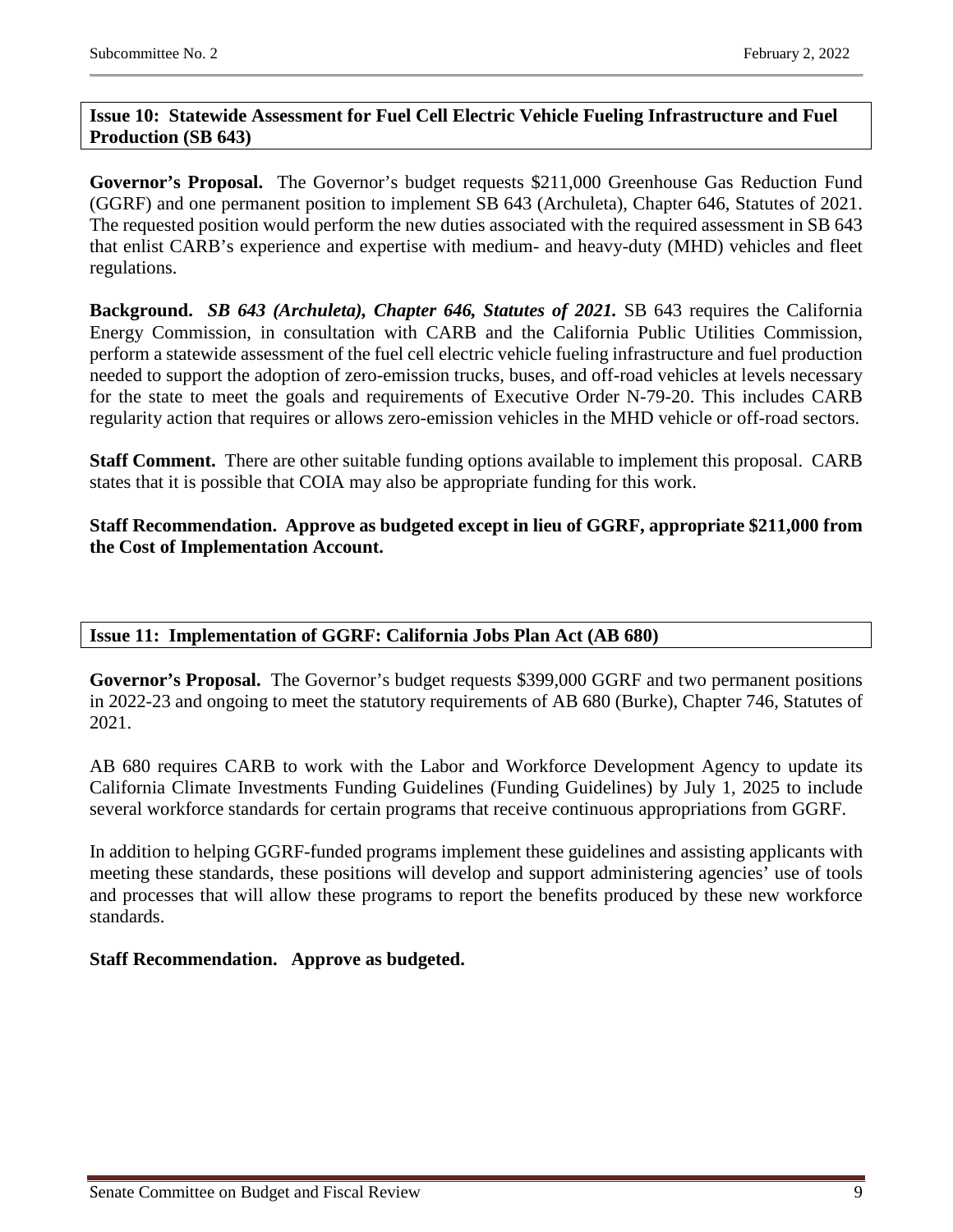## <span id="page-9-0"></span>**Issue 12: Southern California Headquarters (HQ) Building Management and Laboratory Support**

**Governor's Proposal.** The Governor's budget requests \$3.313 million Air Pollution Control Fund (APCF) in 2022-23, \$3.333 million in 2023-24, \$3.434 million in 2024-25, \$1.145 million in 2025-26, and \$685,000 and five permanent positions in 2026-27 and ongoing to address increased workload at the new Southern Headquarters. This includes a total of \$8.48 million in contract funding over several years to renew the current Southern HQ building management contract through 2025-26. The five permanent positions will be located at the Northern and Southern HQ locations to assist the Business Management Branch team with daily duties.

**Background.** The new HQ facility in Riverside began construction in 2018 and CARB took occupancy December 3, 2021. The facility is approximately 402,604 square feet on an 18.5-acre site and is designed to support 460 employees. The new facility allowed CARB to consolidated six Southern California locations into a single location. The state-of-the-art facility includes an extended range of dedicated test cells for testing light-duty and heavy-duty vehicles, an advanced chemistry laboratory, workspace for accommodating new test methods for future generations of vehicles, space for developing enhanced onboard diagnostics and portable emissions measurement systems, visitor reception and education areas, a media center, flexible conference areas, and a large public auditorium.

Under standard state operations, Department of General Services (DGS) Facility Management Division would normally assume responsibility for building management. However, due to the difficulty of staffing state-owned buildings in Southern California, in November 2019, DGS notified CARB that DGS would be unable to manage the facility. In order to adequately manage the facility and maintain sustainability measures, CARB awarded a contract that covers building management, maintenance, custodial, security and landscaping services for the facility. The contract was funded for the first 18 months and written with three 12-month renewal options, executable upon approval of additional funding.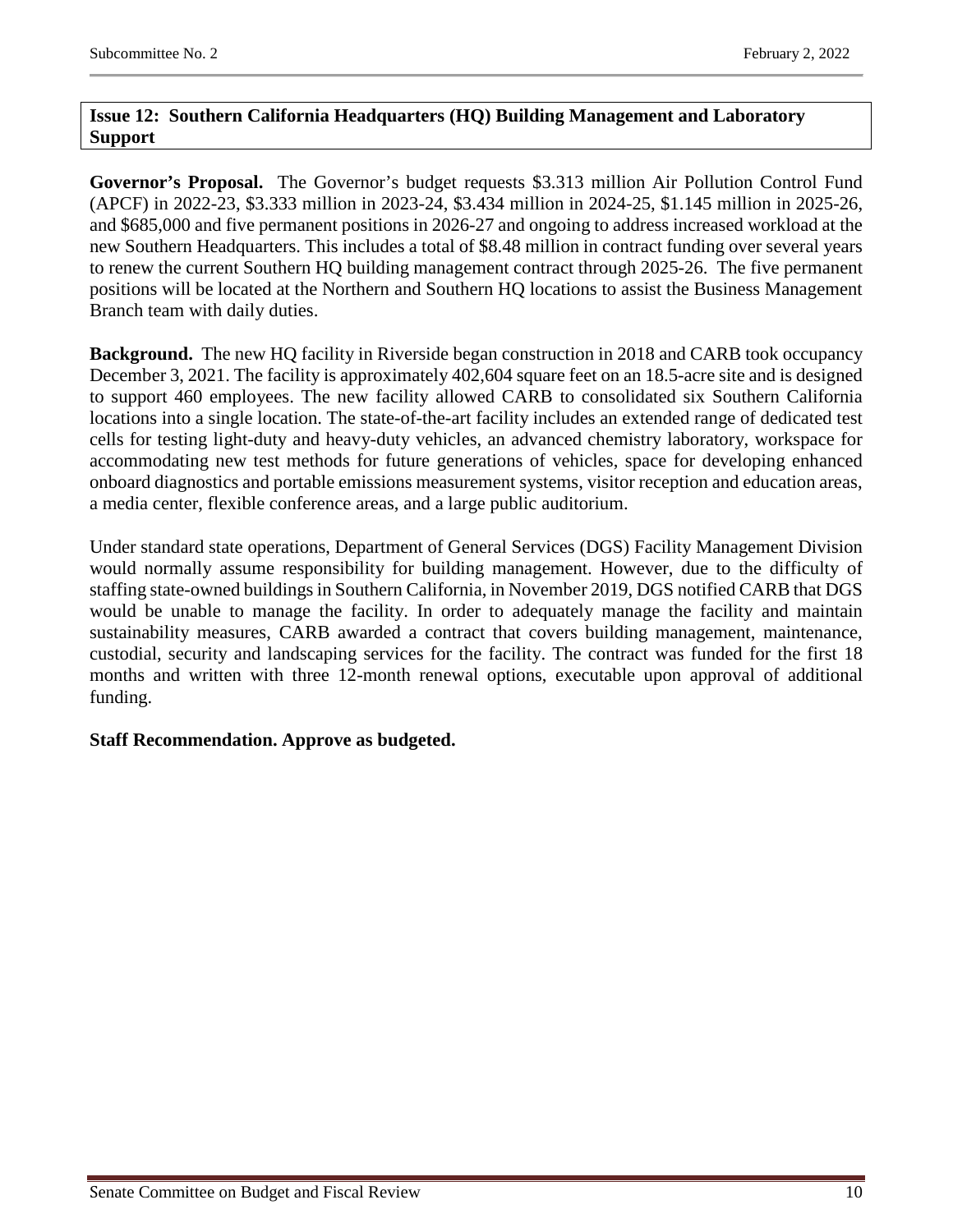## <span id="page-10-0"></span>**3930 DEPARTMENT OF PESTICIDE REGULATION (DPR)**

## <span id="page-10-1"></span>**Issue 13: California Pesticide Electronic Submission Tracking (CalPEST) Project**

**Governor's Proposal.** The Governor's budget requests \$4.434 million DPR Fund and two permanent positions in 2022-23; and \$310,000 DPR Fund in 2023-24 and ongoing to support the second year of design, development, and implementation of the California Pesticide Electronic Submission Tracking (CalPEST) system and ongoing maintenance and operations tasks in support of the CalPEST system. The CalPEST system is a fully integrated information and document management system to substantially improve the current pesticide product registration process for pesticide product and device companies.

### **Staff Recommendation. Approve as budgeted.**

### <span id="page-10-2"></span>**Issue 14: Licensing and Certification Program Enhancements**

**Governor's Proposal.** The Governor's budget requests three permanent positions and \$1.608 million General Fund in 2022-23 and 2023-24, \$1.558 million DPR Fund in 2024- 25, and \$1.258 million DPR Fund in 2025-26 and ongoing. To provide ongoing fiscal support, DPR will develop a regulation package for licensing and certification fee changes, which will be implemented in FY 2024-25. These funds will be used to address and implement necessary Licensing and Certification (L&C) responsibilities, required by new unfunded federal mandates issued in 2017, and to modernize elements of the licensing system.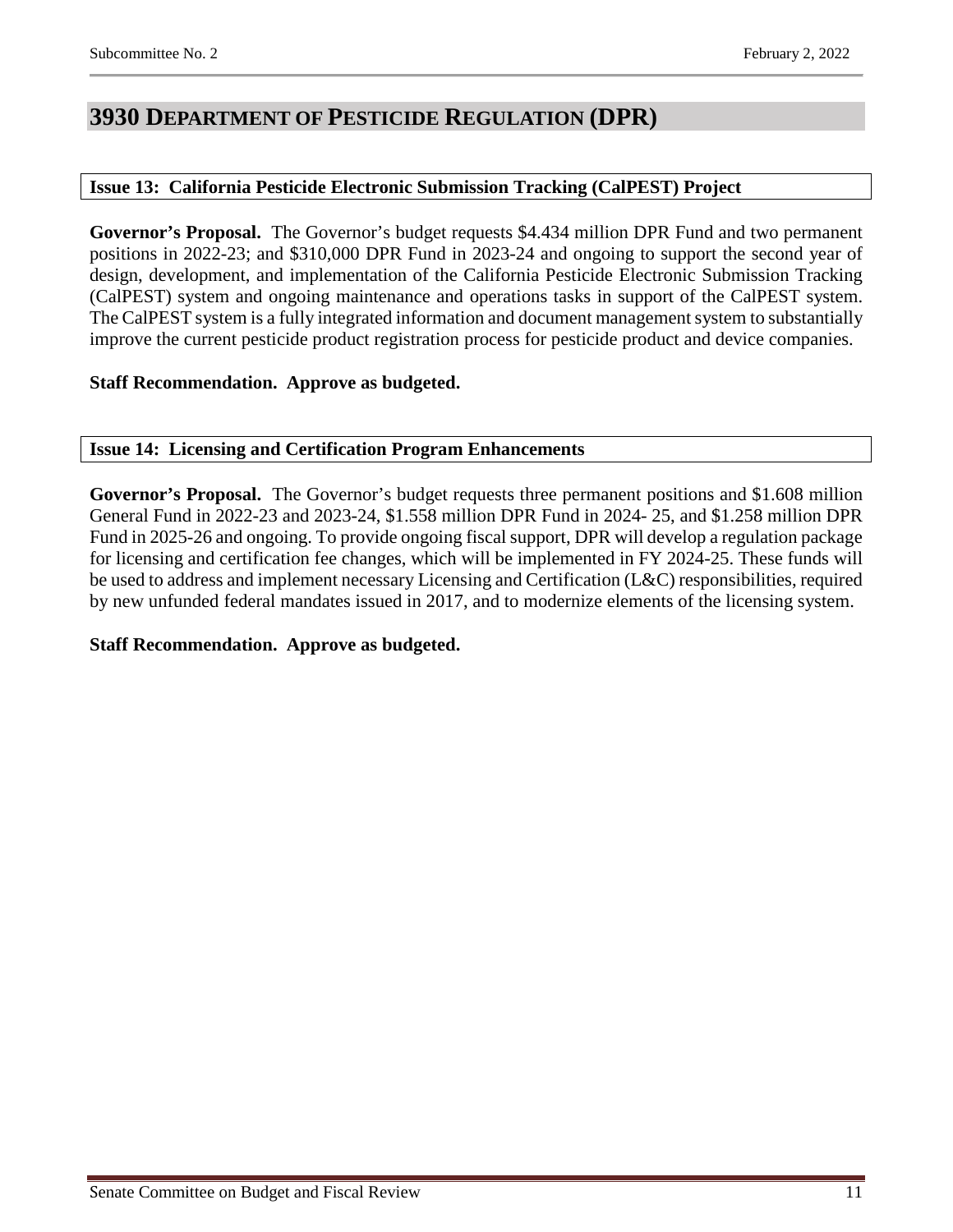# <span id="page-11-0"></span>**3960 DEPARTMENT OF TOXIC SUBSTANCES CONTROL (DTSC)**

#### <span id="page-11-1"></span>**Issue 15: Exide Proposals**

**Governor's Proposal.** The Governor's budget requests the following:

**Budget Change Proposal (BCP): 2014 Enforcement Order Program Oversight**. \$706,000 Lead-Acid Battery Cleanup Fund (LABCF) in 2022-23 through 2025-26 for three temporary help positions to continue supporting activities to oversee and implement the remaining closure activities needed for the Exide 2014 Stipulation and Order (as amended in 2015) and the ongoing Resource Conservation and Recovery Act (RCRA) corrective action work associated with the February 2002 Corrective Action Consent Order (collectively referred to herein as "Orders") against Exide Technologies, LLC (Exide).

**BCP: Closure and Corrective Action**: **Third-Party Quality Assurance Oversight**. \$600,000 annually from 2022-23 through 2025-26 from LABCF for a contractor to continue to provide Third-Party Quality Assurance (QA) as mandated by the December 8, 2016 Exide Closure Plan to oversee Phase 2 closure activities and the remaining activities needed to fulfill the Exide 2014 Stipulation and Order (as amended in 2015). The contractor will also oversee the ongoing Resource Conservation and Recovery Act (RCRA) corrective action work associated with the February 2002 Corrective Action Consent Order (collectively referred to herein as "Orders") at the former battery recycling facility in Vernon, California (formerly owned by Exide).

### **Staff Recommendation. Approve as budgeted.**

#### <span id="page-11-2"></span>**Issue 16: National Priorities List and State Orphan Sites**

**Governor's Proposal.** The Governor's budget requests a revenue transfer of \$13.93 million from the Toxic Substances Control Account (TSCA) to the Site Remediation Account (SRA), and corresponding SRA appropriation of \$13.93 million, in 2022-23 to fund the state's National Priorities List (NPL) obligations and state orphan sites with Priorities 1A, 1B, 2, and statewide service contracts.

Health and Safety Code Section 25173.7 states the Legislature's intent that the annual Budget Act appropriate an amount sufficient to pay for the estimated direct site remediation costs identified in the department's annual SRA Report. The transfer and appropriation will fund the 2022-23 SRA estimated costs of \$13.93 million for the state's NPL obligations and state orphan sites with Priorities 1A, 1B, 2, and statewide service contracts.

## **Staff Recommendation. Approve as budgeted.**

#### <span id="page-11-3"></span>**Issue 17: Resources Conservation and Recovery Act (RCRA) Grant Support**

**Governor's Proposal.** The Governor's budget requests one permanent position in 2022-23 and ongoing to implement the Corrective Action Program tasks required by the US Environmental Protection Agency (US EPA) in the RCRA Grant Work Plan for the 2020-2023 three-year grant cycle, as well as subsequent grant cycles.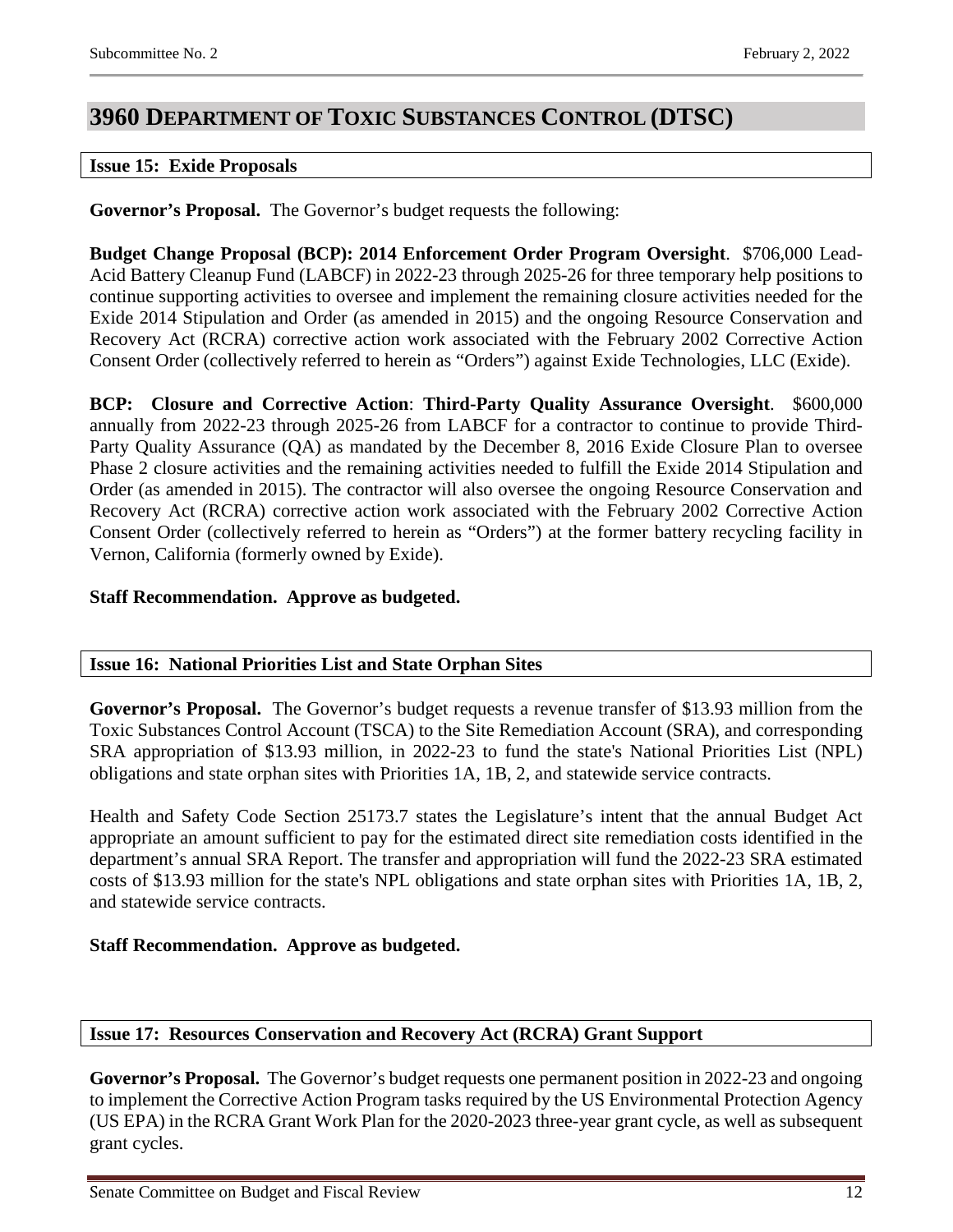This resource is necessary to accomplish the Corrective Action Program commitments in the 2020- 2023 RCRA Grant Work Plan, which includes the following: (1) meeting annual environmental performance goals for Corrective Action sites; (2) screening Corrective Action sites for possible inclusion in the Government Performance and Results Act Corrective Action Baseline Site automated management system for monitoring and tracking the progress toward completing cleanup of Corrective Action Sites in California; (3) meeting with Corrective Action project managers to troubleshoot roadblocks delaying site cleanups; (4) ensuring adequate financial assurance for Corrective Action sites; (5) reporting on the progress toward environmental cleanup with a focus on impacted communities; and (6) achieving other annual environmental performance goals as required by the US EPA.

### **Staff Recommendation. Approve as budgeted.**

#### <span id="page-12-0"></span>**Issue 18: Strengthen Emergency Response Capacity**

**Governor's Proposal.** The Governor's budget requests six permanent positions and \$1.7 million General Fund in 2022-23, and \$1.2 million annually thereafter to support the Emergency Response (ER) Program. The requested resources will support ER when mission-tasked by the California Governor's Office of Emergency Services (Cal OES) to respond to natural and/or man-made disasters (wildfires, floods, earthquakes, etc.) and enforcement-related activities.

Included in this request is a shift of \$1 million General Fund to the Toxic Substance Control Account (TSCA) annually for an emergency reserve account to readily respond to emergencies per Health and Safety Code Section 25354. Also included in the request is a one-time augmentation of \$230,000 in 2022-23 for equipment purchases, and \$50,000 in 2023-24 and annually thereafter for a four-week (160 hours) Hazardous Material Technician Class and for the annual Hazardous Materials Technician/Specialist Refresher class (3 days – 24 hours) for DTSC staff assisting with hazardous waste mitigation activities related to natural or man-made disasters such as wildfires, floods, and earthquakes; and \$75,000 in 2023- 24 and ongoing for necessary equipment maintenance, calibration, and replacement costs. The \$125,000 ongoing funding will be dedicated to funding for annual calibration and maintenance contract services for equipment utilized for disaster response-related activities, emergency response actions, and enforcement-related activities as well as for additional training.

**Background.** The Enforcement and Emergency Response Division (EERD), within DTSC's Hazardous Waste Management Program (HWMP), has two primary responsibilities – enforcing hazardous waste laws and regulations, and responding to emergencies involving hazardous substances. The effective implementation of these functions protects California's residents from hazardous wastes that may pose a threat to public health and the environment. In the past five years, EERD's emergency response activities related to California' increasing devastating wildfires has been pivotal to communities' ability to recover.

The ER Program is comprised of four Senior Environmental Scientists and one Supervising Environmental Scientist responsible for day-to-day DTSC ER operations, interagency coordination, disaster recovery planning, and contract management. The unit provides a wide array of technical assistance to law enforcement and other agencies responding to hazardous substance spills and drug lab abandonments. Examples of the technical assistance provided include training in rail derailments, proper management of illegal butane honey oil labs, and management and disposition of lab wastes.

ER staff coordinate closely and routinely with the US EPA's ER Program, participate in Local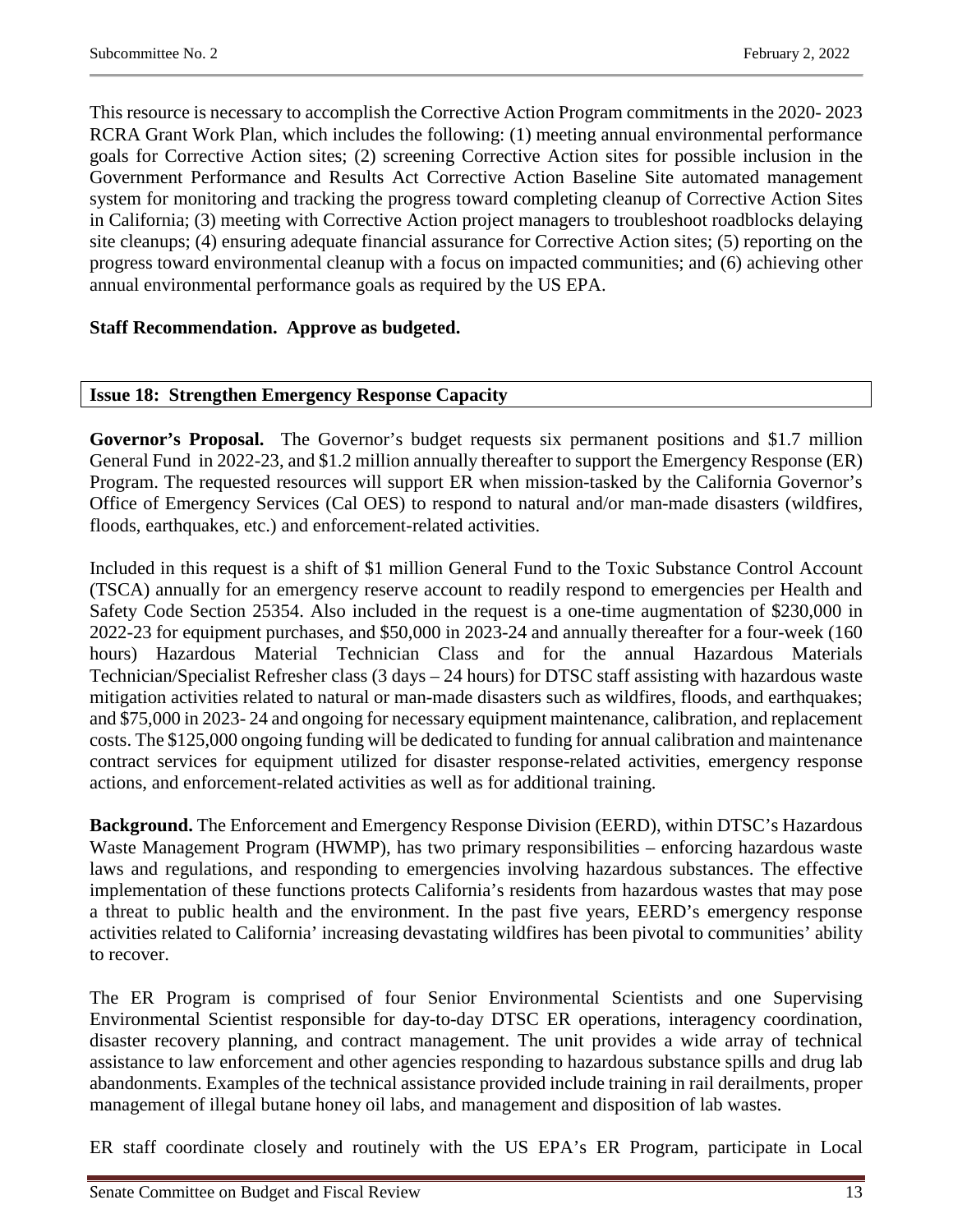Emergency Planning Committee meetings with state and local emergency response-related agencies, and serve as active participants on the Emergency Response Management Committee (ERMaC). The ERMaC is comprised of representatives from the emergency response programs of the Boards, Departments, and Office (BDOs) within the California Environmental Protection Agency (CalEPA). Participation on the ERMaC facilitates collaboration and coordination amongst the CalEPA BDOs.

ER is also responsible for answering a 24-hour hotline where requests for DTSC assistance are received from law enforcement, local agencies, and CalOES. During 2020-21, ER received requests from law enforcement and local health agencies to provide support for over 150 drug labs and off-highway responses. Total expenditures associated with these requests were approximately \$1 million. With limited staff resources, one employee must be available 24 hours, 7 days per week (phone duty) to ensure requests from law enforcement and local health agencies are addressed in a timely manner, thus reducing the number of staff available for emergency response.

Disaster removal operations require a high degree of care, oversight, timeliness, and attention to detail. These operations require critical field decision-making based on experience and expertise. Work cycles for these response actions is typically Monday through Saturday working up to 12-14 hours per day. Since early September 2020, DTSC staff have been in the field overseeing HazMat Crews, removing household hazardous waste from destroyed residential, commercial, and public properties. After completing the initial wildfire response action, the ER unit continues to provide support to CalRecycle for additional hazardous waste discovered during debris removal operations. Additionally, upon CalRecycle's confirmation of soil samples detecting the presence of elevated metal concentrations above the residential cleanup numbers, DTSC returns to the location to characterize and remove the contaminants- of-concern, in most cases, mercury and/or lead, in the soil.

As the number and intensity of wildfires increases in California due to weather-related incidents, utility and power line failures, and man-made causes, the length of wildfire season has increased from being seasonal to year- round. As a result, DTSC ER staff are continuously in the field for months at a time in remote locations overseeing the removal of household hazardous waste and bulk asbestos from destroyed structures. This level of effort is solely supported by four ER staff, including the ER Supervisor, which is unsustainable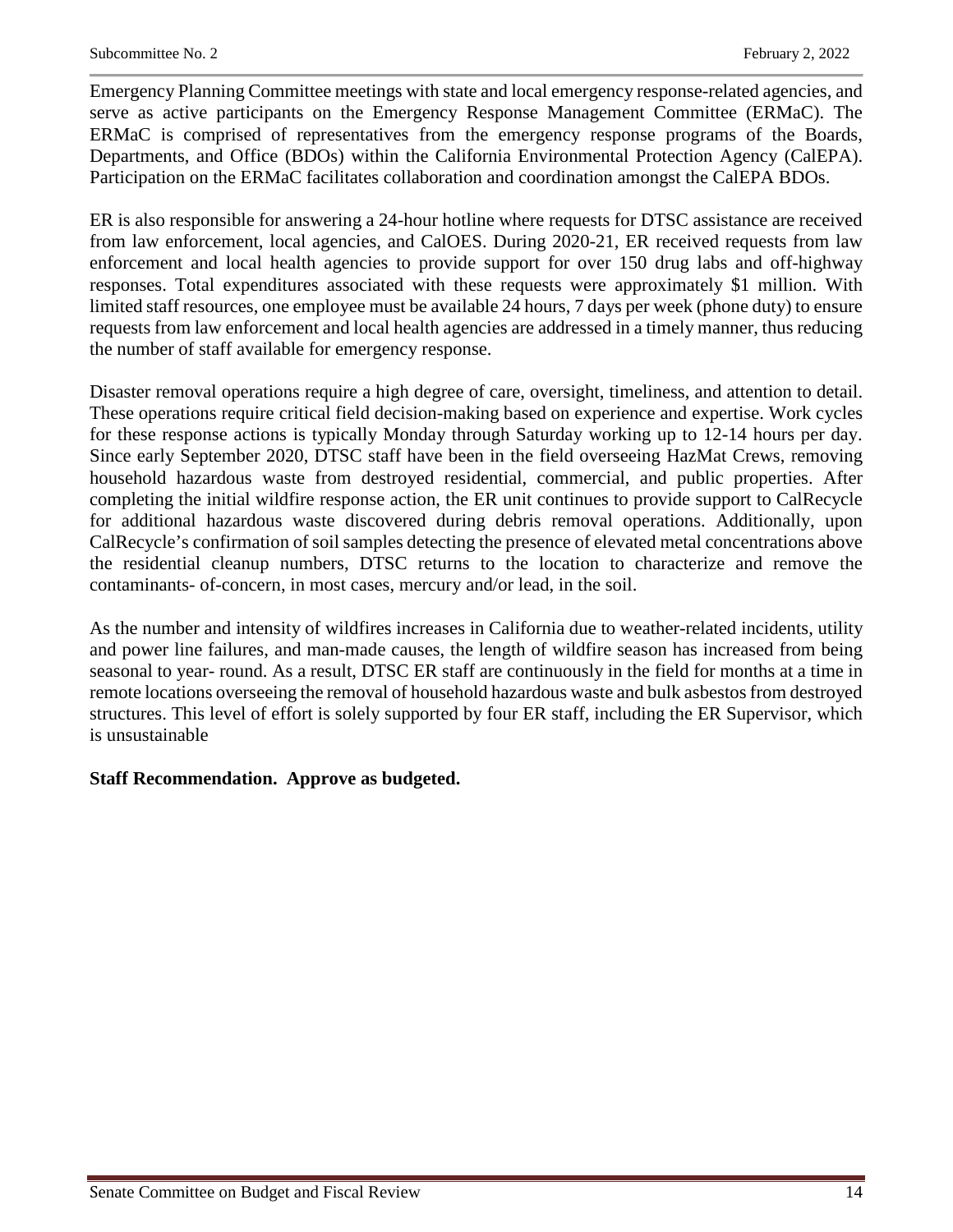## <span id="page-14-0"></span>**3970 DEPARTMENT OF RESOURCES RECYCLING AND RECOVERY (CALRECYCLE)**

#### <span id="page-14-1"></span>**Issue 19: BKK Class III Landfill Administrative Costs and Gas Monitoring System Evaluation**

**Governor's Proposal.** The Governor's budget requests \$182,000 from the Integrated Waste Management Account (IWMA) annually to fund an ongoing shortfall in BKK Corporation's (BKK) administrative expenses for operating the BKK Class III Landfill (landfill) for the next 17 years. CalRecycle entered into a judicially enforceable Settlement Agreement (Agreement) with BKK to ensure that the landfill is not abandoned by BKK and does not become a ward of the state. In exchange for a commitment from BKK to fulfill their responsibilities as the landfill operator, CalRecycle has undertaken a contractual and mandatory obligation to fund this shortfall.

CalRecycle also requests one-time expenditure authority for \$300,000 IWMA to fund the evaluation of the landfill gas monitoring system and replace critical gas wells to protect public health, safety, and the environment.

This request covers a total of \$482,000 IWMA in 2022-23 and \$182,000 ongoing for the next 17 years.

#### **Staff Recommendation. Approve as budgeted.**

#### <span id="page-14-2"></span>**Issue 20: Environmental Advertising Implementation**

**Governor's Proposal.** The Governor's budget requests 1.25 permanent, full-time positions, and \$965,000 in fiscal year 2022-2023 and \$163,000 ongoing IWMA. The newly requested positions will focus on the initial rulemaking and material characterization study execution, as well as subsequent reporting changes necessary to implement environmental advertising under SB 343 (Allen), Chapter 507, Statutes of 2021. Of the total, \$800,000 is the estimated cost to perform a material characterization study required by Public Resources Code Section 42355.51(d)(1)(B)(i).

**Background.** Existing California law requires that environmental marketing claims should be substantiated by competent and reliable evidence to prevent deceiving or misleading consumers. SB 343 establishes measurable criteria that products and packaging sold in California must meet, to use the chasing arrow recyclable symbol or otherwise direct a consumer to recycle that product or packaging in its labeling.

SB 343 requires CalRecycle to provide sufficient information to the public to evaluate whether a product or packaging is recyclable in the state and is of a material type and form that routinely becomes feedstock used in the production of new products and packaging. In order to meet those requirements, CalRecycle is tasked with updating regulations to require additional reporting from operations and facilities that recover and recycle materials. This additional reporting will provide information to the department regarding how the material was collected, and what material types and forms are actively recovered and not considered contaminants by the operation or facility.

The bill also requires CalRecycle to conduct, publish on its internet website, and update periodically, a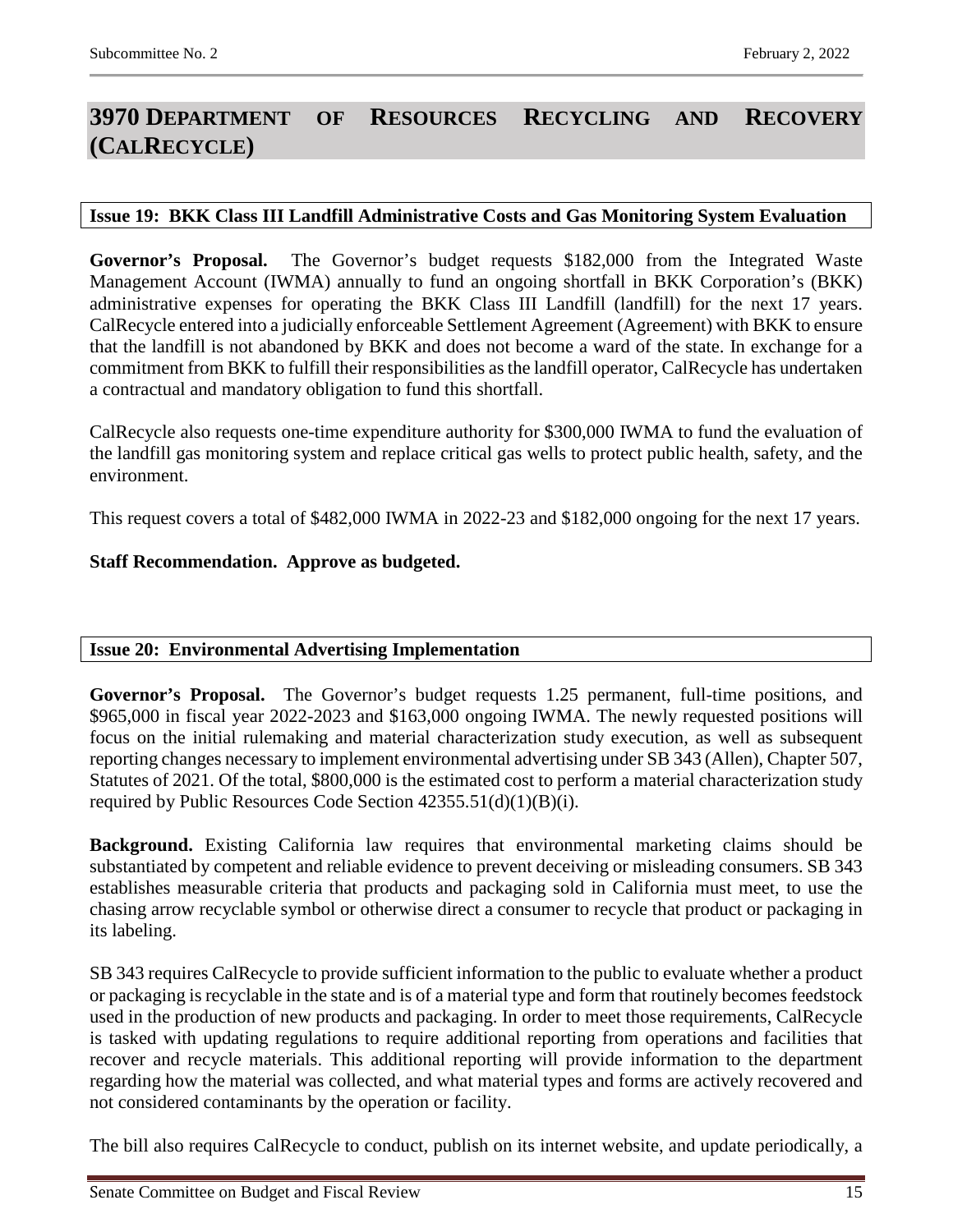characterization study of material types and forms that are collected, sorted, sold, or transferred by solid waste facilities identified by the department for inclusion in the study.

SB 343 requires, by January 1, 2024, an initial material characterization study be performed by CalRecycle. CalRecycle is also required to update this material characterization study by January 1, 2027, and no less than every five years thereafter. For each material characterization study conducted pursuant to SB 343, CalRecycle is required to publish on its internet website the preliminary findings of the study and conduct a public meeting to present the preliminary findings and receive public comments.

## **Staff Recommendation. Approve as budgeted.**

### <span id="page-15-0"></span>**Issue 21: Materials Management and Local Assistance Division Permanent Staffing**

**Governor's Proposal.** The Governor's budget requests nine permanent, full-time positions and \$110,000 from the Electronic Waste Recycling and Recovery Account (E- Waste) to fulfill fiduciary and enforcement obligations related to grant and payment programs, and the Covered Electronic Waste (CEW) Recycling Program.

CalRecycle intends to repurpose funds previously used for temporary help positions to offset the costs of the newly requested positions, hence the request for \$110,000 from E-Waste.

**Background.** CalRecycle's Materials Management and Local Assistance Division (MMLA) is responsible for promoting a sustainable future through reducing the amount of waste generated; encouraging recycling and composting to create new materials and products; and properly managing universal and hazardous wastes that cannot be landfilled. MMLA can achieve this through a variety of mandated grant and payment programs. The Financial Resources Management Branch (FiRM) is responsible for administering and managing grants and payments including but not limited to the Beverage Container Recycling Program, Used Oil Certified Collection Center (CCC), and Greenhouse Gas Reduction Program. The E-Waste Branch is responsible for administering the Covered Electronic Waste (CEW) Recycling Program under the Electronic Waste Recycling Act of 2003 (Public Resources Code (PRC) 42460 et seq.).

Over the past four years, FiRM's grant and repayment programs have increased from 16 to 20. These programs often require a variety of administrative tasks to achieve compliance with respective laws and regulations. These administrative tasks have often been completed by temporary help. While other FiRM staff have attempted to absorb this additional workload, there continues to be a backlog/delay in several areas.

The E-Waste Branch is responsible for administering the CEW Recycling Program. Under this program, recyclers receive CEW from approved collectors and thereafter, file a claim for payment. CalREcycle must review and verify these claims for within 90 days and may impose administrative civil penalties for false claims or failure to comply. While claim review must be performed by analysts, validation of compliance is often completed by temporary staff. Given the nature of temporary help positions, the number of validations performed has decreased, resulting in reduced compliance verification and reduced evidence of enforcement cases.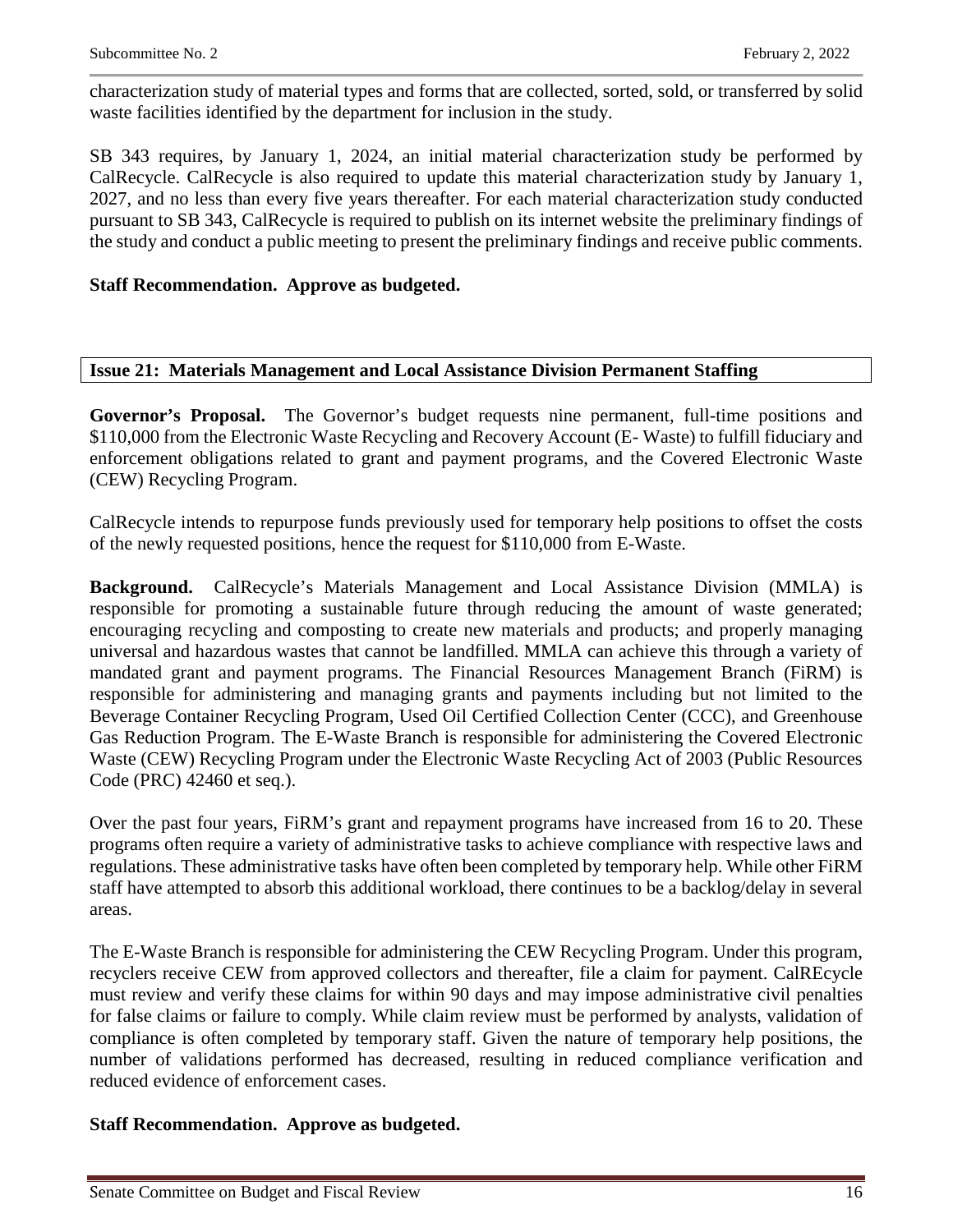## <span id="page-16-0"></span>**Issue 22: CalRecycle Integrated Information System (CRIIS)**

**Governor's Proposal.** The Governor's budget requests \$1.606 million in 2022-23 from the Beverage Container Recycling Fund (BCRF) to support efforts for stages 2-4 of California Department of Technology (CDT)'s Project Approval Lifecycle (PAL) process for the CalRecycle Integrated Information System (CRIIS) project. As part of CDT)'s PALprocess, the CRIIS project has completed and received approval for the Stage 1 Business Analysis (S1BA).

**Background.** CalRecycle's Division of Recycling Integrated Information System (DORIIS) is the primary automated system used by beverage container manufacturers, recyclers, processors, and internal staff associated with the Beverage Container Recycling Program (BCRP). The DORIIS automated system was completed in July 2010 at a cost of approximately \$21 million. In the merger that created CalRecycle in 2010, no permanent staffing was provided for the support of DORIIS. DORIIS was developed and operates within an Oracle ERP E-Business Suite technical environment, which is specialized and not broadly supported by the vendor community. In comparison, CalRecycle's other automated systems use the Microsoft development environment (C#, .NET 3.0). Therefore, there remains limited internal technical knowledge and experience supporting DORIIS.

CalRecycle currently has a separate contract in place through May 2023 at an annual cost of approximately \$1.5 million for the ongoing maintenance and support of DORIIS. The consulting contract utilizes six dedicated consulting staff to directly support DORIIS. Additional contractor staff are engaged, as needed, to perform specific technical functions. Due to reliance on a contracted vendor for maintenance and support, as well as the system being over 12 years old, DORIIS is considered to be high risk. The aging system is at risk of not receiving continued maintenance and support upon expiration of the contract. If this current system were to fail, CalRecycle is at risk of losing millions of dollars, daily, and failing to meet state-mandated requirements.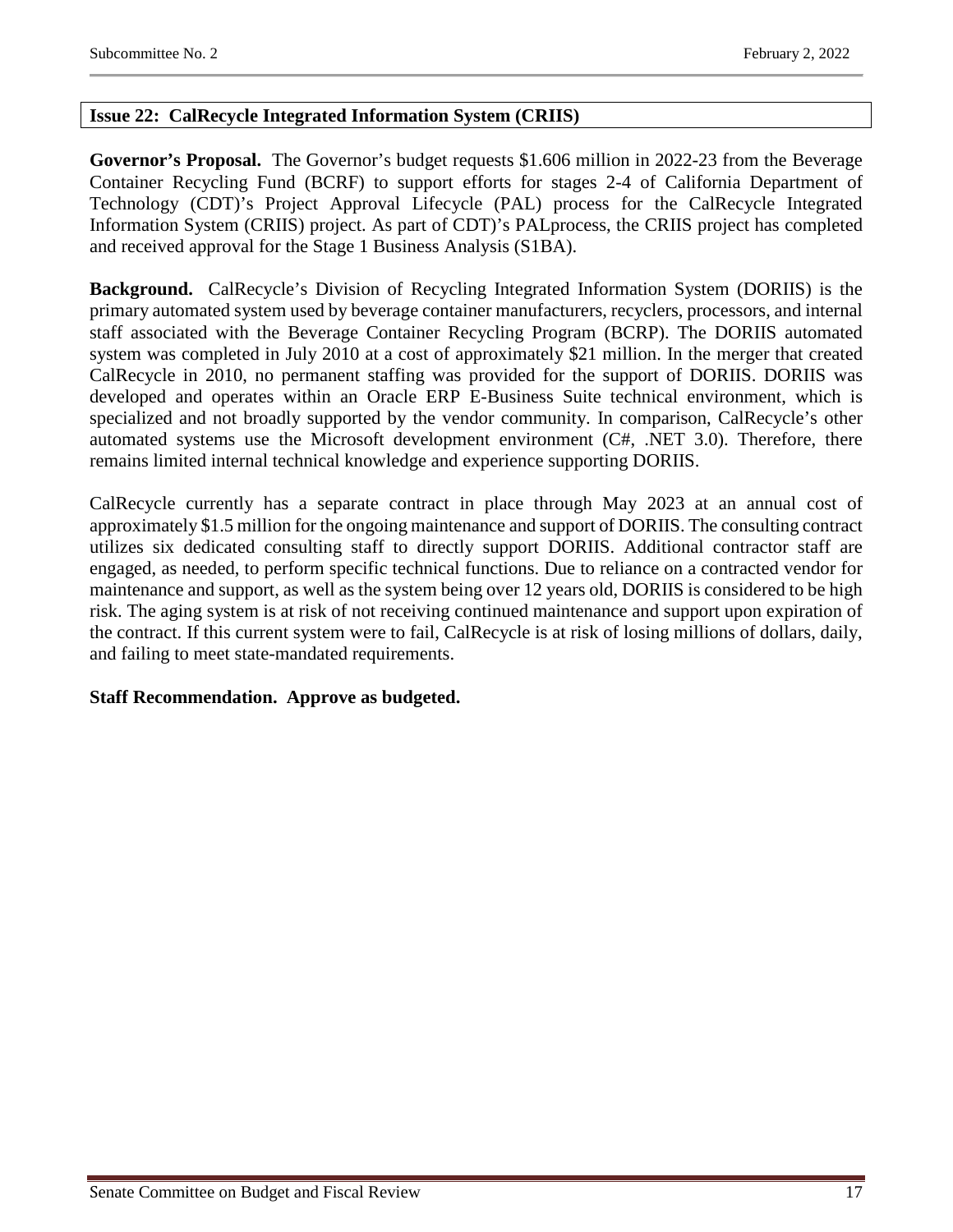## <span id="page-17-0"></span>**3980 OFFICE OF ENVIRONMENTAL HEALTH HAZARD ASSESSMENT**

### <span id="page-17-1"></span>**Issue 23: Proposition 65 Fund Shift**

**Governor's Proposal.** The Governor's budget requests a fund shift of \$1.8 million from the Safe Drinking Water and Toxic Enforcement Fund (SDWTEF) to the General Fund 2022-23 and ongoing. This fund shift is necessary to continue funding the voter-approved Proposition 65 program.

**Background.** Since its approval by voters in 1986 and until 2009, the state's Proposition 65 program was funded primarily by the General Fund. Due to a General Fund shortfall, the Budget Act of 2009 shifted \$2.273 million in Proposition 65 funding from the General Fund to SDWTEF. The 2009-10 Budget included \$4.125 million for the Proposition 65 program, \$1.852 million SDWTEF and \$2.273 million General Fund. At the time, revenues to SDWTEF outpaced expenditures, but it was acknowledged that this was not a long-term funding solution. Reserves from SDWTEF have been able to support the program until now, but current expenditures are much higher than the revenues needed to support the program.

SDWTEF receives its revenues from Proposition 65 penalties paid by businesses in enforcement cases pursuant to Health and Safety Code Section 25249.7. SDWTEF was intended to augment funding for the Proposition 65 program, since penalties are insufficient to fund the program and the revenues going into the fund are unpredictable. In the past two fiscal years, revenues averaged \$3.3 million, while the portion of the program funded through SDWTEF has approximately \$4.2 million in costs, leading to a structural deficit.

OEHHA is the lead entity for implementation of Proposition 65, and is projected to expend \$4.21 million SDWTEF in the current fiscal year. Based on the current fund condition, SDWTEF will only sustain the Proposition 65 program through 2024-2025. Unless funds from another source are appropriated for Proposition 65 activities, SDWTEF will be exhausted in 2025-26. This will leave the voter-mandated Proposition 65 program without adequate funding.

## **Staff Recommendation. Approve as budgeted.**

## <span id="page-17-2"></span>**Issue 24: Strengthening CalEnviroScreen**

**Governor's Proposal.** The Governor's budget requests \$370,000 Reimbursement Authority and two permanent positions in 2022-23 and ongoing to use the data developed for the CalEnviroScreen mapping tool to track changes over time in community pollution burdens and conditions.

These two positions are requested to develop methods and perform analyses to examine trends, track changes, and measure progress using CalEnviroScreen data. The tool is not currently designed to evaluate changes over time and current staffing and resources are not sufficient to undertake this work. The new positions will support work to develop methods to use CalEnviroScreen data to examine trends and changes in environmental conditions and conduct analyses to measure progress in pollution reduction.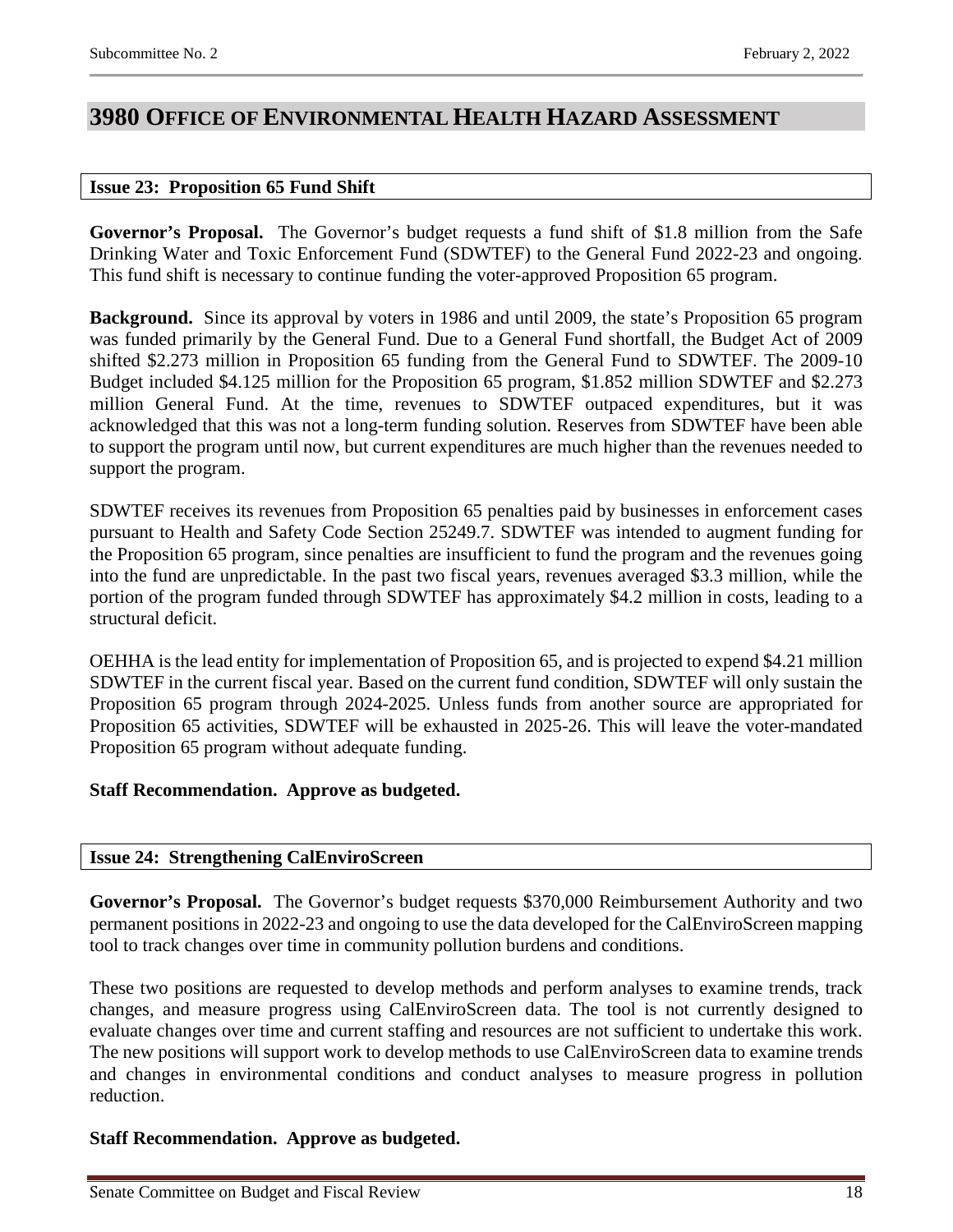# **DISCUSSION**

# <span id="page-18-2"></span><span id="page-18-1"></span><span id="page-18-0"></span>**3900 CALIFORNIA AIR RESOURCES BOARD (CARB) 3360 ENERGY RESOURCES CONSERVATION AND DEVELOPMENT COMMISSION (CALIFORNIA ENERGY COMMISSION (CEC)) 3540 DEPARTMENT OF FORESTRY AND FIRE PROTECTION (CALFIRE) 3720 CALIFORNIA COASTAL COMMISSION 3980 OFFICE OF ENVIRONMENTAL HEALTH HAZARD ASSESSMENT**

## <span id="page-18-5"></span><span id="page-18-4"></span><span id="page-18-3"></span>**Issue 25: Cap-and-Trade Expenditure Plan**

**Governor's Proposal.** The Governor's budget proposes a roughly \$1 billion discretionary cap-andtrade expenditure plan, shown below in the chart below:

#### Proposed 2022-23 Cap-and-Trade **Expenditure Plan** (In Millions)

| Program                                                                                                                                                                                                            | Amount  |
|--------------------------------------------------------------------------------------------------------------------------------------------------------------------------------------------------------------------|---------|
| Continuous Appropriations <sup>a</sup>                                                                                                                                                                             | \$1,465 |
| High-speed rail                                                                                                                                                                                                    | \$487   |
| Affordable housing and sustainable communities                                                                                                                                                                     | 389     |
| Forest health and fire prevention                                                                                                                                                                                  | 200     |
| Transit and intercity rail capital                                                                                                                                                                                 | 195     |
| Transit operations                                                                                                                                                                                                 | 97      |
| Safe drinking water program                                                                                                                                                                                        | 97      |
| <b>Other Existing Commitments</b>                                                                                                                                                                                  | \$239   |
| <b>SRA backfill</b>                                                                                                                                                                                                | \$79    |
| Manufacturing sales tax exemption backfill                                                                                                                                                                         | 72      |
| Other state administrative costs <sup>b</sup>                                                                                                                                                                      | 88      |
| <b>Discretionary Spending</b>                                                                                                                                                                                      | \$979   |
| Heavy-duty vehicle incentives (ZEV Package)                                                                                                                                                                        | \$600   |
| AB 617 local air pollution reduction incentives                                                                                                                                                                    | 180     |
| Clean Cars 4 All (ZEV Package)                                                                                                                                                                                     | 76      |
| AB 617 local air district implementation                                                                                                                                                                           | 50      |
| Safe drinking water program                                                                                                                                                                                        | 33      |
| Expanded air monitoring                                                                                                                                                                                            | 30      |
| AB 617 technical assistance grants                                                                                                                                                                                 | 10      |
| Total                                                                                                                                                                                                              | \$2,683 |
| а<br>Based on Governor's revenue assumption of \$2.3 billion in 2022-23.<br>b<br>Includes \$2.3 million in state administrative costs to continue existing<br>programs and implement recently enacted legislation. |         |
| SRA = State Responsibility Area; ZEV = zero-emission vehicle;<br>and AB 617 = Chapter 136 of 2017 (AB 617, C. Garcia).                                                                                             |         |

*Source: LAO*

The Governor's budget also includes BCPs, which propose appropriating funds from GGRF as follows:

**BCP: CARB: Centralizing and Expanding Community Monitoring.** \$30 million GGRF in 2022-23 to deploy new, mobile Community Air Monitoring data collection and visualization approaches over a limited term to build on and complement existing CARB stationary air monitoring and data visualization tools. Limited-term hyper-local and real-time mobile pollution monitoring will provide a snapshot of information to increase understanding of current community exposure to the pollutants measured across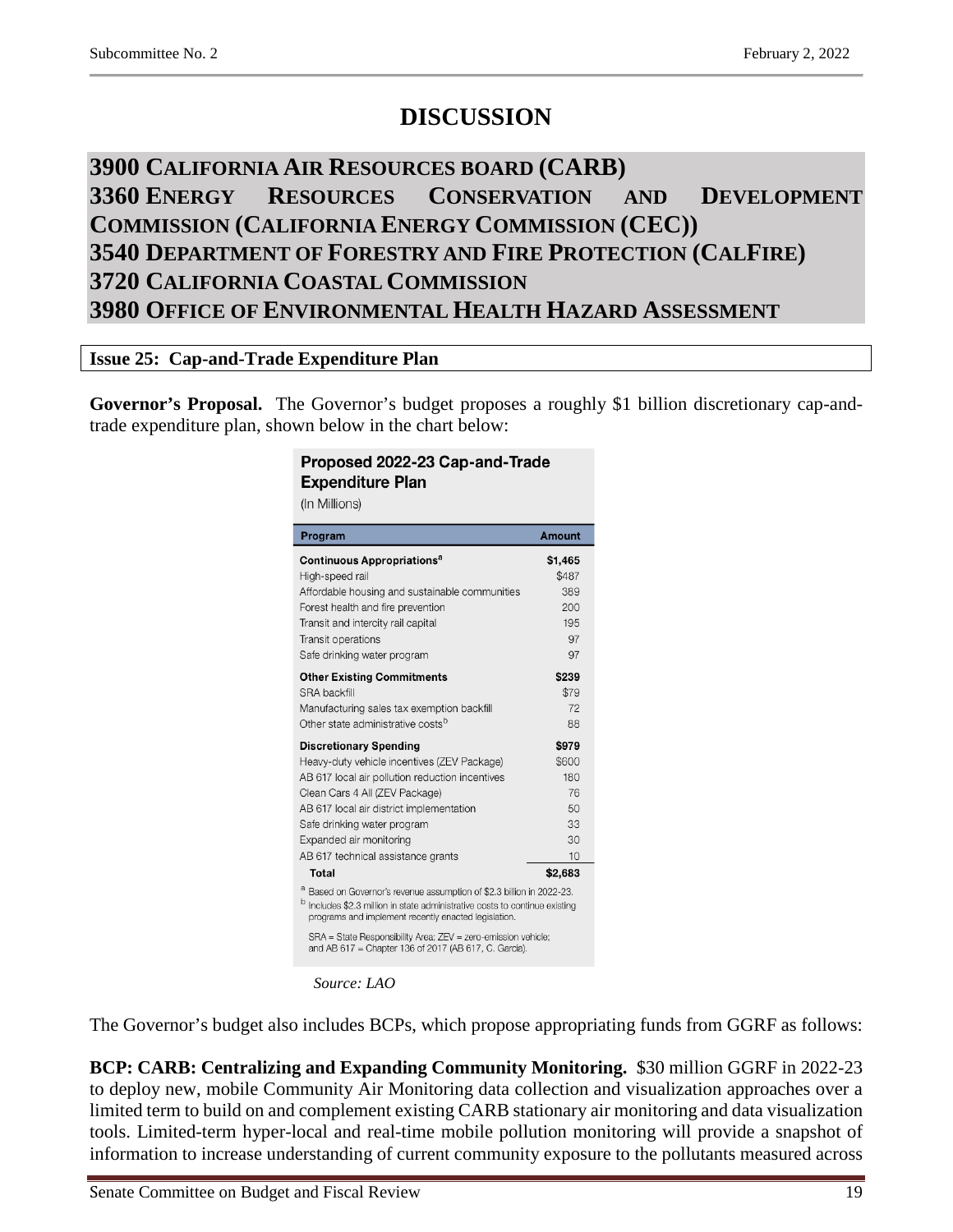the state and facilitate focused community and agency action, including prioritizing locations for and establishment of community-scale pollution monitoring in the future.

**BCP: CARB: 2022 Cap-and-Trade Expenditure Plan: Community Air Protection Program, Local Air District Implementation, and Technical Assistance to Community Groups**, \$240 million GGRF in 2022-23 for Community Air Protection Incentives, Air District implementation and Community Air Grants to meet the statutory requirements of AB 617 (C. Garcia), Chapter 136, Statutes of 2017. These investments are part of the 2022 cap-and-trade expenditure plan.

These community investments are intended to be complemented by the Zero Emission Vehicle (ZEV) Package, which aim to accelerate and implement the California ZEV Market Development Strategy. The investments in this package and the Zero Emission Vehicle Package are meant to propel forward the equitable transition to zero-emission transportation opportunities for all Californians and to improve local health for our communities.

**BCP: CARB and CEC: ZEV Package.** Among its various components, the ZEV package includes the following GGRF spending:

- **Low-Income Zero-Emission Vehicle Incentives.** \$76 million GGRF for the Low-Income ZEV Incentives (total \$256 million, with the remaining \$180 million as General Fund). This proposed funding is in addition to the \$250 million appropriated in the 2021 ZEV Package (with \$125 million in 2022-23) to take Clean Cars 4 All statewide.
- **Heavy-Duty Zero-Emission Vehicles and Supporting Infrastructure.** \$1.1 billion (\$600 million GGRF and \$500 million General Fund) for zero-emission clean trucks, buses, and offroad equipment and infrastructure, and \$400 million to enable port electrification, all leveraging both battlers and hydrogen fuel cells.

**BCP: OEHHA: Biomonitoring in Community Air Protection Program (AB 617) Communities.**  \$350,000 GGRF in 2022-23 and ongoing for targeted biomonitoring studies in Community Air Protection Program (AB 617) communities. Limited-term contract funding was originally approved in 2019-20 for a period of three years, but ongoing contract funding is needed for OEHHA to serve the large number of communities disproportionately impacted by air pollution, apply biomonitoring to directly measure exposures in community members over time, and increase understanding of the potential health risks they face.

The contract funding will support academic and local partners who help carry out community-based biomonitoring studies. This funding will also support specialized laboratory analyses not available within the state laboratory system. Results from the biomonitoring studies will generate essential data needed by these disproportionately impacted communities to develop and implement effective strategies to reduce their harmful air pollution exposures.

**BCP: California Coastal Commission: Essential Climate Resiliency and Sea Level Rise Support.** \$750,000 GGRF ongoing in baseline to address the ongoing and growing seal level rise/climate resiliency workload of the commission. Funding would help the commission better support local governments in climate change planning and decision-making and streamline the review and authorization of climate change related plans and projects.

Improvements will be measured by tracking participation in interagency and local outreach efforts related to climate change adaptation and mitigation plans and projects, as well as tracking the number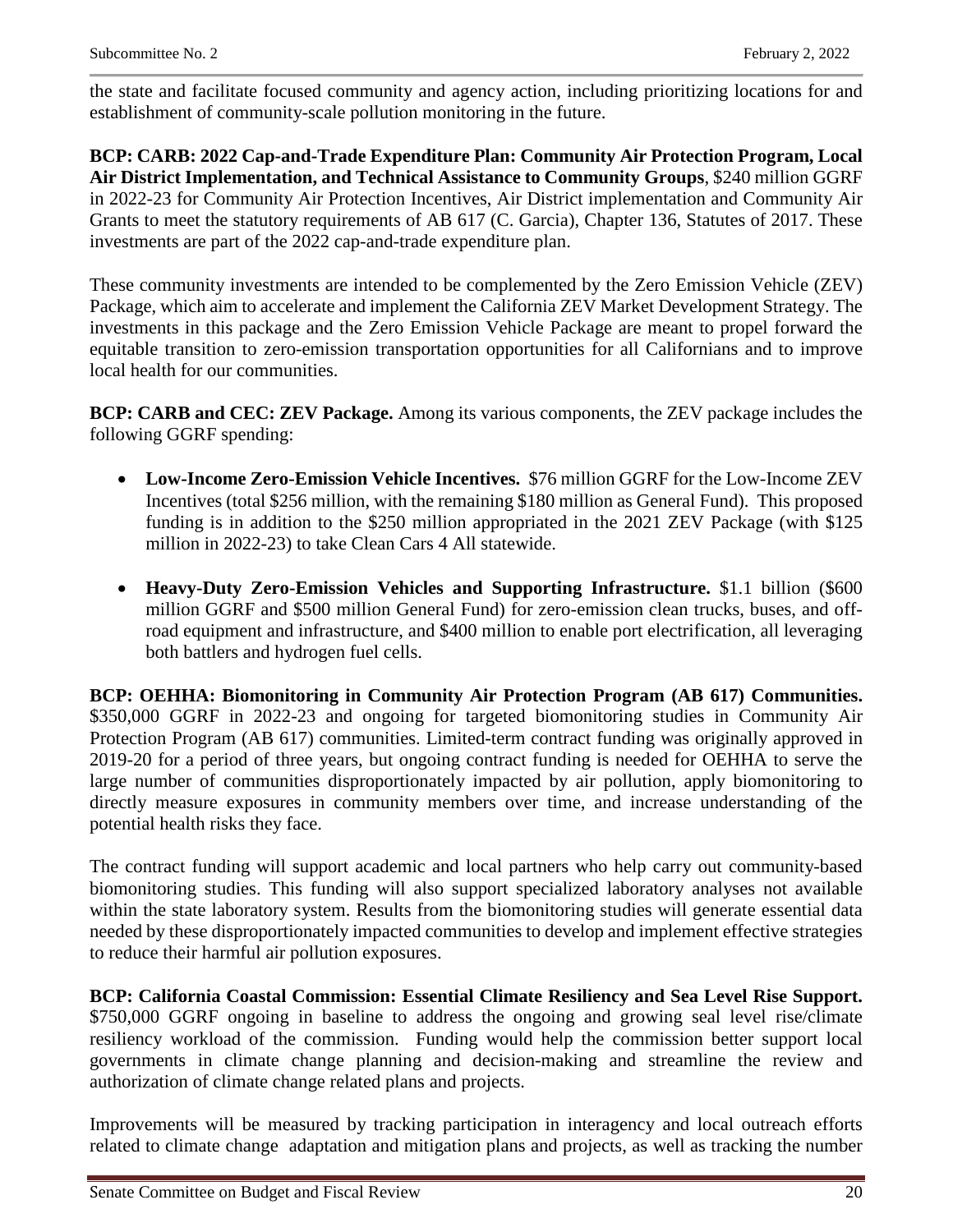of approved plans and projects.

**Background.** *Cap-and-Trade Auction Revenue.* According to the LAO, revenues from quarterly capand-trade auctions are deposited in GGRF and the funds are generally allocated to climate-related programs. Under current law, about 65 percent of auction revenue is continuously appropriated to certain projects and programs, including high-speed rail, affordable housing, transit, and safe drinking water. In addition, beginning in 2022-23, \$200 million is continuously appropriated for forest health and wildfire prevention. This \$200 million is taken "off the top" before calculating the other continuous appropriation percentages. The remaining revenue is available for appropriation by the Legislature through the annual budget for other ongoing funding commitments (such as state administrative costs and statutory transfers), as well as discretionary spending programs.

**LAO Comments.** *Governor Proposes Almost \$1 Billion Discretionary Spending.* The Governor's budget assumes cap-and-trade auction revenue of \$3.6 billion in 2021-22. Based on this revenue estimate, there would be roughly \$600 million in carryover funding available to be allocated in 2022-23, plus an estimated \$2.3 billion in revenue collected in 2022-23. About \$1.5 billion would go to continuously appropriated programs in 2022-23, \$239 million would go to other existing spending commitments, and \$979 million would go to proposed discretionary spending. Also, based on these assumptions, there would be a roughly \$200 million fund balance at the end of 2022-23 (also known as a reserve).

*Proposal Mostly Provides Funding for Existing Programs.* Almost all of the proposed discretionary spending would support existing programs that have received GGRF allocations in past years. Specifically, \$676 million would support ZEV programs at CARB and \$240 million would go to continued implementation of AB 617 (C. Garcia), Chapter 136, Statues of 2017. (The proposed ZEVrelated spending is part of the Governor's broader package of ZEV-related proposals.) The proposed expenditure plan also provides \$33 million in discretionary funding for safe and affordable drinking water. This funding  $-$  in addition to the estimated \$97 million provided through continuous appropriations — would bring total funding for safe and affordable drinking water to \$130 million in 2022-23, consistent with past budgets.

The only new major spending proposed in the discretionary spending package is \$30 million one time for expanded community-level air monitoring. Mobile monitors would be used to provide one-time snapshot of air pollution at the local level. According to the Administration, the data would be integrated into CARB tools that help visualize local pollution, and potentially inform future AB 617 activities to reduce community pollution in disadvantaged communities.

The budget also includes several proposals to continue or increase staff and resources to administer GGRF programs. Some of these proposals are related to implementing recently enacted legislation. Funding would support staff at CARB, the Office of Planning and Research, the Coastal Commission, and OEHHA.

*Governor's Revenue Assumptions Are Conservative.* In LAO's December 2021 post, Cap-and-Trade Auction Update and GGRF Projections, the LAO estimated GGRF revenue under three different allowance price scenarios. As shown in the figure below, the Administration's revenue assumptions in both 2021-22 and 2022-23 are slightly below LAO's low revenue scenario, where the LAO assumes all allowances sell at the floor price. Although the Administration also assumes that allowances will sell at the floor price, its estimates of the number of allowances offered and the level of the floor price are slightly lower than the LAO's.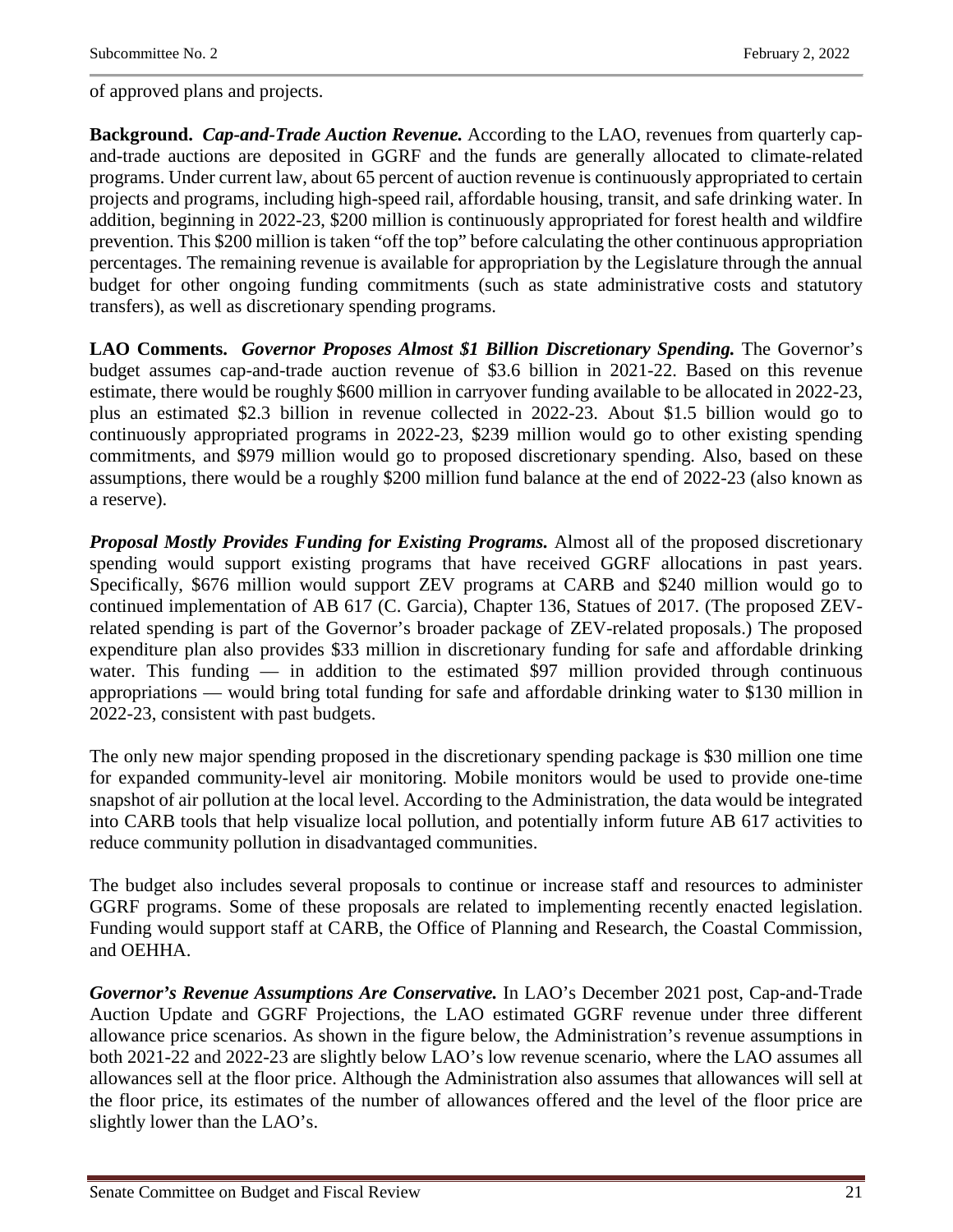

*Source: LAO*

There is substantial uncertainty in auction revenue, so it is possible that revenue could drop below LAO's low revenue scenario. However, even under relatively conservative assumptions, LAO thinks total auction revenue will be at least \$600 million higher than the Governor's budget assumes over the twoyear period. Under LAO's base revenue scenario (stable allowance prices), which LAO considers the most likely of its three scenarios, total revenue over the two-year period would be \$2.8 billion higher than assumed under the Governor's budget. LAO will provide the Legislature with updated revenue forecasts in the coming months as more information becomes available, including the results of future quarterly auctions.

**Several Hundred Million Dollars More Could Be Available for Discretionary Spending.** As shown in the table below, there is roughly \$1.2 billion available for discretionary spending and a reserve under the Governor's revenue assumptions. This amount is somewhat lower than the amount that would be available under LAO's low revenue scenario (\$1.4 billion) and significantly lower than the amount that would be available under LAO's base revenue scenario (\$2.3 billion).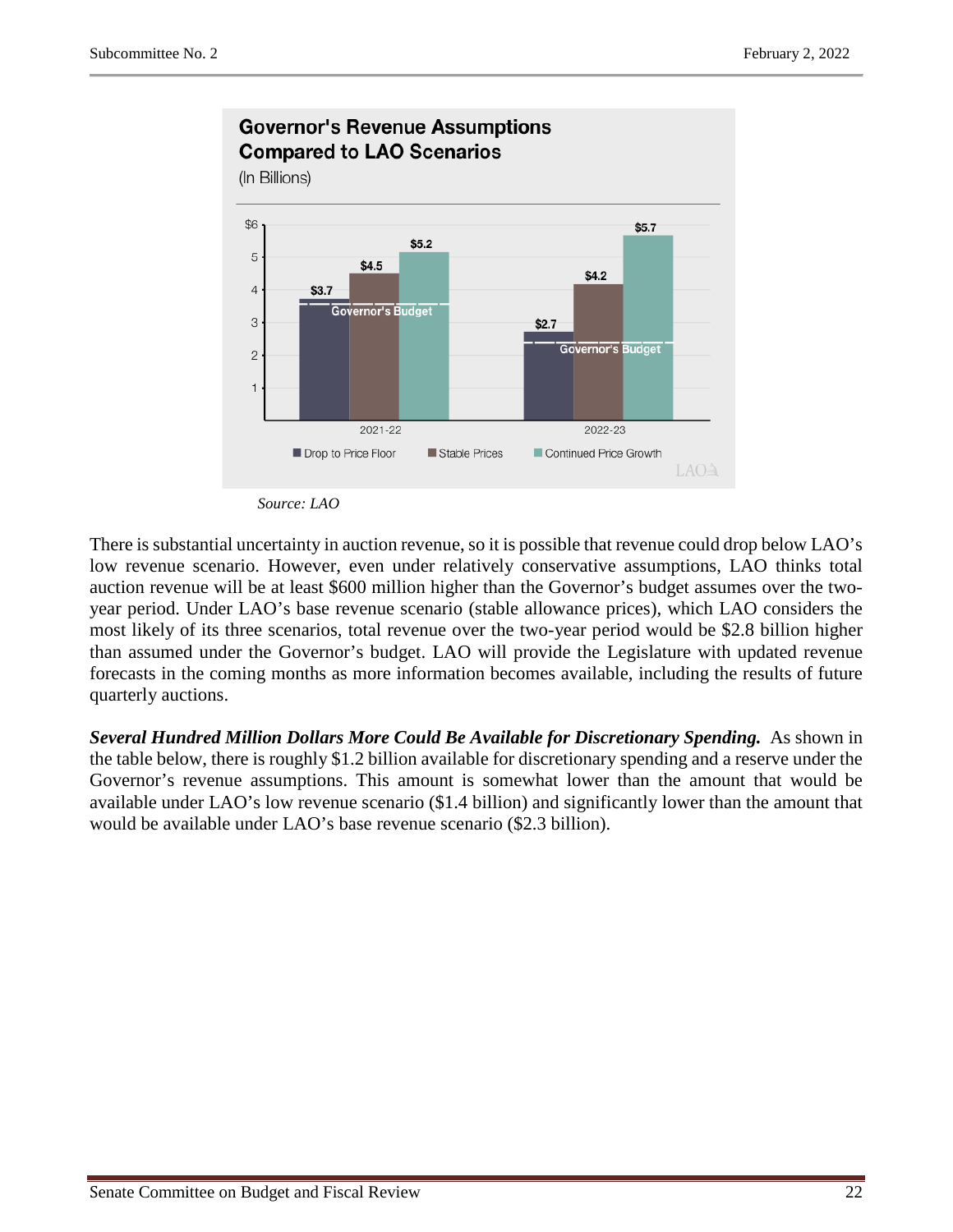

#### *Source: LAO*

Ultimately, the amount of discretionary funding allocated in 2022-23 budget will depend on both (1) revenue assumptions and (2) how much the Legislature chooses to leave as a reserve in GGRF to address revenue uncertainty. These two factors are related and the Legislature could take different budgeting approaches. If the Legislature assumes higher revenues, it might also want to maintain a substantial reserve in the GGRF in case revenue is lower than expected. For example, in previous reports, the LAO suggested a reserve of about 10 percent of estimated annual revenue is a reasonable starting point. Under LAO's base revenue forecast, a 10 percent reserve would be slightly more than \$400 million — which would leave about \$1.9 billion available for discretionary programs. If the Legislature assumes lower revenues, there is less of a need to maintain a substantial reserve because there is little risk that revenues would be lower than expected. Under LAO's lower revenue scenario where allowance prices drop to the floor, the Legislature would collect enough revenue to allocate \$1.4 billion in discretionary programs, but leave very little money in the reserve. Under both budgeting approaches, the Legislature would have several hundred million dollars in additional funding available for discretionary spending.

*Issues for Legislative Consideration. Do Continuous Appropriations Continue to Reflect Legislative Priorities?* The Legislature will want to consider the degree to which both continuous appropriations and past discretionary spending programs continue to be consistent with its current priorities. Most of the continuous appropriations were established as part of the 2014-15 budget, and it is possible that legislative priorities have changed over the last several years. In addition, as revenues increase,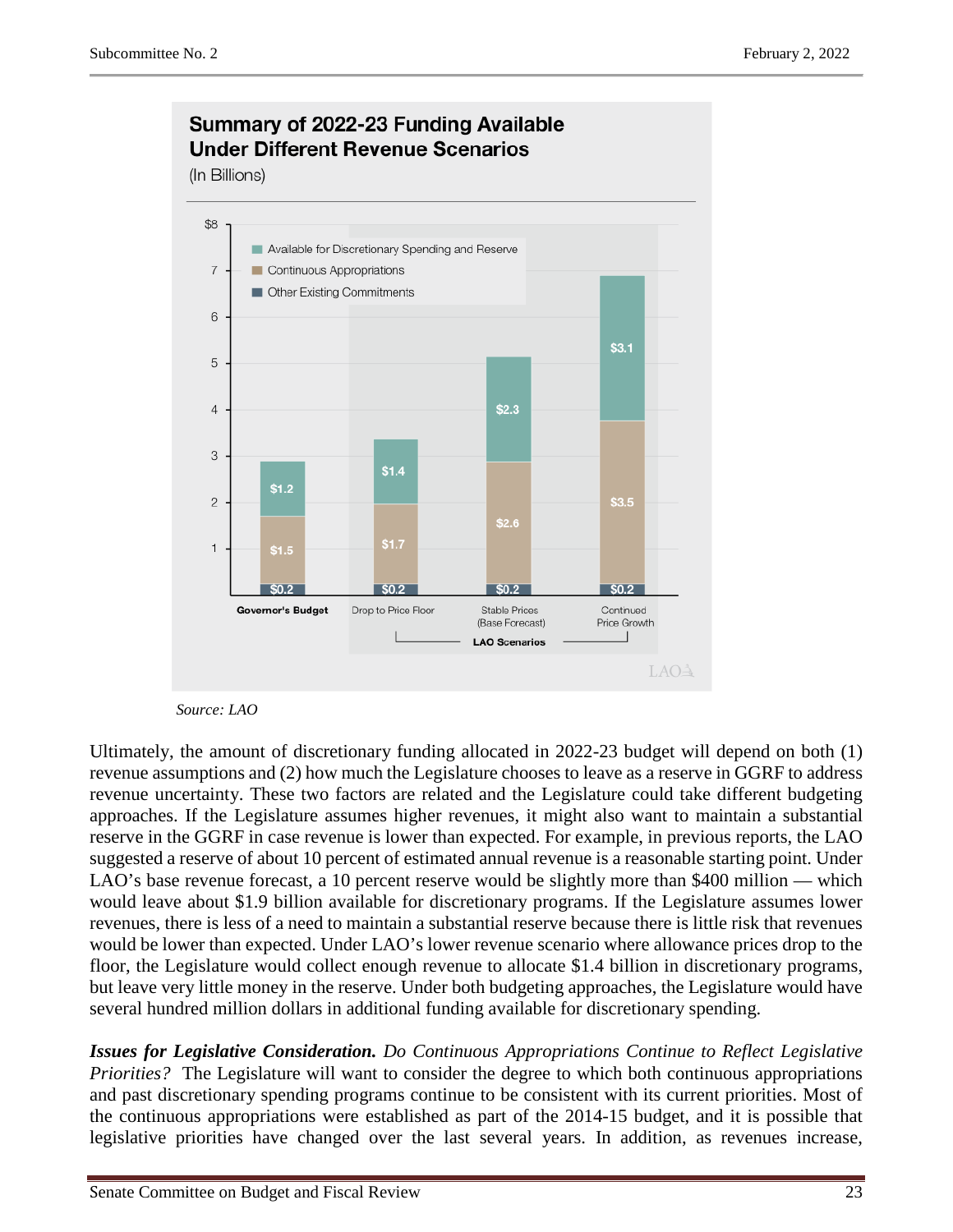continuous appropriations going to these programs would be much higher than in prior years. Under LAO's base forecast, about \$2.4 billion would be continuously appropriated to these programs in 2022- 23 (not including the \$200 million continuous appropriation for forest health and wildfire prevention). This is roughly twice the average annual continuous appropriation provided in past years. The Legislature might want to consider whether these appropriation levels continue to reflect its priorities.

Depending on its spending priorities, the Legislature could consider a variety of modifications to the continuous appropriations. For example, if the Legislature considers certain discretionary programs higher priority, it could give those discretionary programs first call on future auction revenues. This could be similar to the Legislature's action to allocate \$200 million off the top to forest health and wildfire prevention as part of the 2021-22 budget agreement. The Legislature could also consider allocating a specific annual amount to each continuously appropriated program, rather than a set percentage of auction revenue. This approach would provide a more consistent funding amount for these programs. Plus, if annual revenue continues to grow, this structure would allow the Legislature to use the annual budget process to determine how to allocate the additional funding in a way that best reflects its changing priorities.

*How Should the Legislature Allocate Discretionary Funding?* The Governor's proposal largely allocates funding to existing programs. As always, the Legislature will have to weigh many different spending priorities when considering how to allocate discretionary funding, including how to balance greenhouse gas reductions, local air quality improvements and monitoring, and other spending priorities. One factor it might want to consider is what other funding sources are available and already allocated to climaterelated programs. For example, the Governor's proposed budget includes \$6.1 billion in total a five-year ZEV package, which includes \$676 million from GGRF. This is in addition to a \$3.9 billion three-year package fro ZEVs included in the 2021-22 budget agreement. The Legislature will want to consider the degree to which cap-and-trade funding should be used in 2022-23 to supplement these other ZEV efforts versus targeting other programs that would not receive any new funding as part of the Governor's proposal, such as waste diversion programs and other climate-related programs.

Also, as the LAO has emphasized in previous reports, the Legislature is not limited to focusing its cap-and-trade expenditure plan on spending options. The LAO recommends the Legislature consider using a portion of GGRF revenue to provide direct financial support to households and/or businesses. For example, the Legislature could use GGRF to provide lump sum rebates to households, reduce other state taxes (such as sales tax rates), or use the funds to reduce retail electricity rates. Importantly, each of these "revenue recycling" options could be structured in a way that maintains cap-and-trade's incentive for households and businesses to reduce GHGs, while also partially or fully offsetting the financial impact of cap-and-trade prices on businesses and consumers—particularly low- and moderate-income households. In LAO's view, these revenue recycling options become even more attractive if allowance prices—and associated impacts on energy prices—continue to increase.

*What Benefits Will New Air Monitoring Effort Provide?* As discussed above, the only new program proposed is \$30 million for expanded air monitoring using mobile monitors. In concept, efforts to improve the scope and quality of air quality monitoring could have merit, as there are some gaps in the existing air quality monitoring networks, particularly at the neighborhood level. The network of monitors used to assess state compliance with federal ambient air quality standards is relatively sparse in some areas of the state, and these monitors are not intended to measure air quality at the community level. To address this gap, in recent years, funding provided to local air districts through the AB 617 program has been used to establish 14 community-level air quality monitoring networks in heavily polluted communities. However, many communities in the state still do not have robust community level air quality monitoring systems.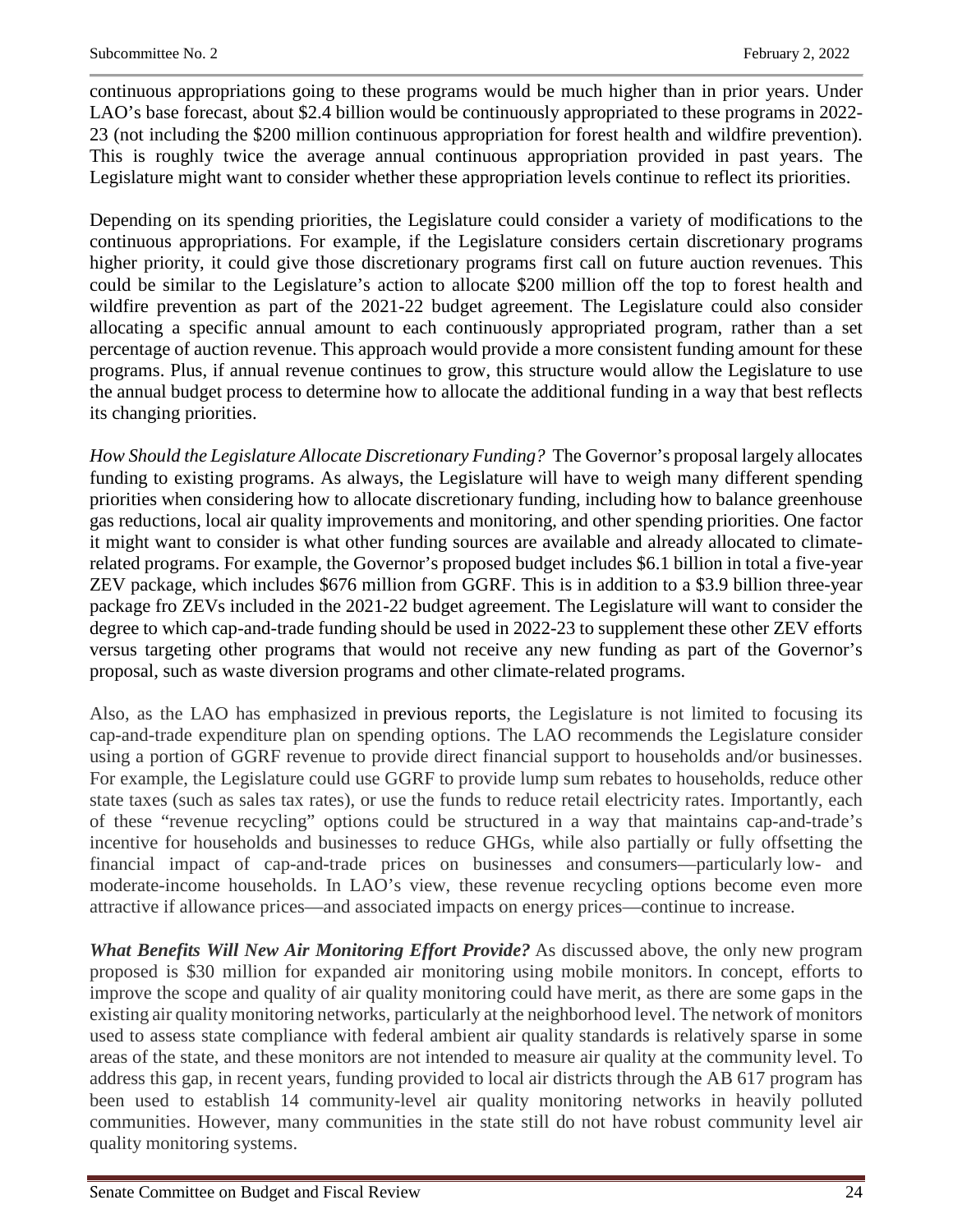Although there are likely some benefits to additional air quality monitoring, based on LAO's initial review, it is unclear why the Governor's proposal is the most effective monitoring approach. Some questions for the Legislature to consider about the proposal include:

- Why is the Administration proposing to establish a new monitoring approach instead of expanding existing monitoring efforts through AB 617?
- What is the advantage to using mobile monitoring compared to other technologies, such as stationary monitors that can measure pollution in a specific location?
- Why should the state invest in a one-time snapshot of air pollution, rather than a system that can help the state track changes in air pollution over time?
- How many areas of the state would be monitored? How does the Administration plan to select which communities will be monitored?
- How will this funding be used to inform future air quality improvement activities? For example, once the additional information is collected, how will that information be used to inform future regulatory or spending decisions?
- Will the state have any ongoing costs associated with undertaking this one-time effort?

As the Legislature considers this proposal, and weighs it against other spending priorities, it might want to direct the Administration to report at budget hearings on the questions above. This would help the Legislature evaluate the overall merits of the proposal. Without additional detail about why this new monitoring effort is the most effective approach to monitoring, the Legislature might consider redirecting this funding to other existing programs that are high legislative priorities.

### **Staff Recommendation. Hold open.**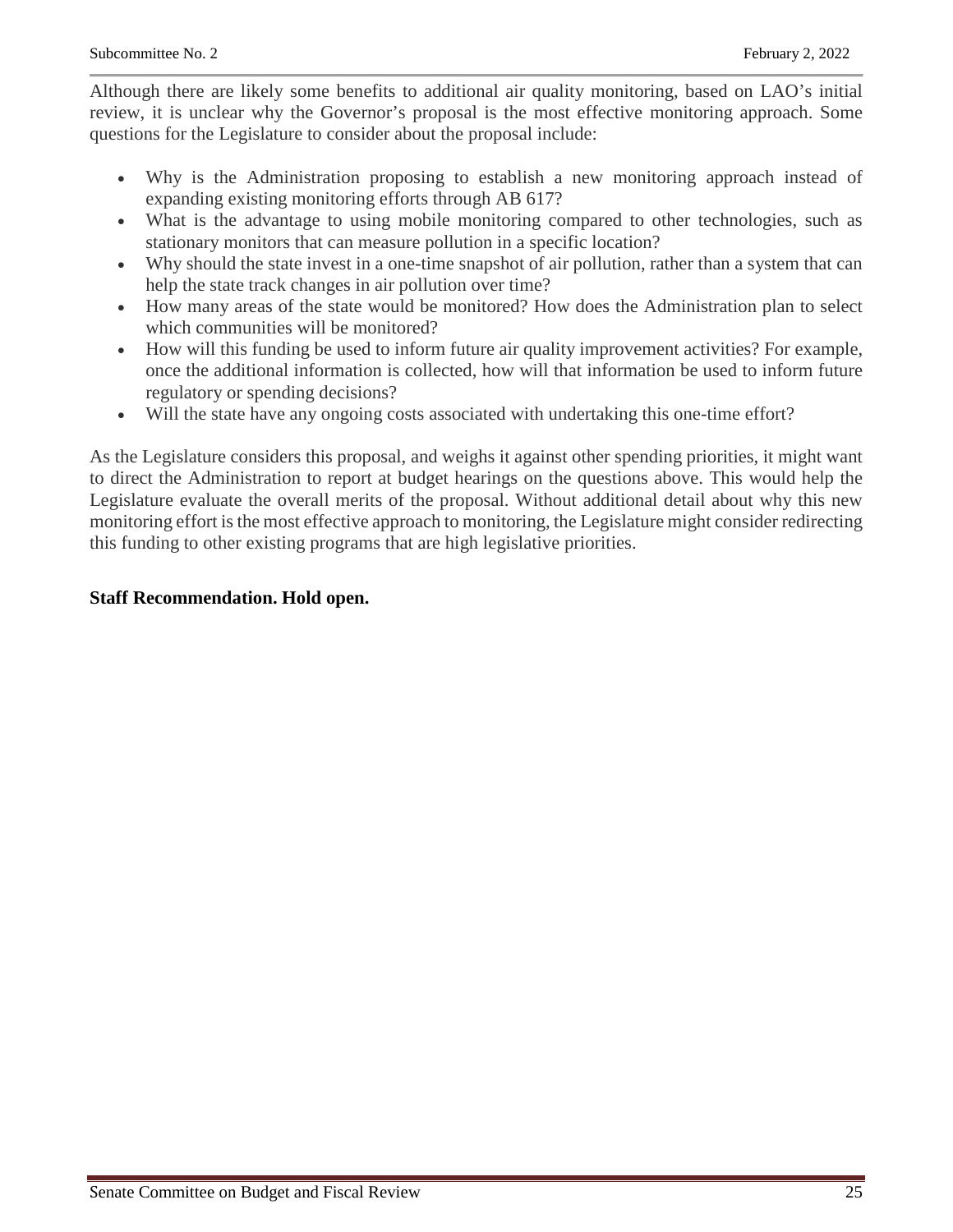## <span id="page-25-0"></span>**3960 DEPARTMENT OF TOXIC SUBSTANCES CONTROL (DTSC)**

## <span id="page-25-1"></span>**Issue 26: DTSC Governance and Fiscal Reform Proposals**

**Governor's Proposal.** For purposes of implementing DTSC governance and fiscal reform that was approved last year, the Governor's budget proposes the following:

**BCP: Administrative Support for Core Programs**. 37.6 permanent positions and \$5.6 million ((\$1.9 million Hazardous Waste Control Account (HWCA) and \$3.7 million Toxic Substances Control Account (TSCA)) in 2022-23 and \$5.6 million (\$1.8 million HWCA, \$3.7 million TSCA) annually thereafter to support the core program expansions. More specifically, this request justifies the support services needed to implement the core program expansions in the following 2022-23 BCPs to implement the 2021 Governance and Fiscal Reform:

- Cleanup in Vulnerable Communities Initiative (CVCI)
- Safer Consumer Products Program Full Implementation
- HazardousWasteManagement Plan
- Enhancing Environmental Protection in Vulnerable Communities through Compliance
- Increase Frequency of Transporter Inspections
- Criminal Enforcement Increase in Vulnerable Communities
- Review of Lead Agency CEOA Documents
- Hazardous Waste Classification

**BCP: Cleanup in Vulnerable Communities Initiative**. 73.5 permanent positions and \$12.9 million TSCA in 2022-23 and 79.5 permanent positions and \$13.9 million TSCA in 2023-24 and annually thereafter to implement the Cleanup in Vulnerable Communities Initiative.

**BCP: Criminal Enforcement Increase in Vulnerable Communities**. 14 permanent positions and \$2.3 million HWCA in 2022-23 and annually thereafter. The 14 positions will provide support for mission critical work performed by the Office of Criminal Investigations (OCI). These resources will support DTSC's mission-critical work addressing the most serious environmental violations by increasing criminal enforcement in the most disproportionately impacted vulnerable communities.

**BCP: Enhancing Environmental Protection in Vulnerable Communities through Compliance**. 16 permanent positions and \$2.9 million HWCA in 2022-23 and annually thereafter to improve the quality of hazardous waste generator inspections in disadvantaged communities and to educate regulated businesses and Certified Unified Program Agencies (CUPAs) on compliance with hazardous waste control laws as required by Health and Safety Code Section 25142.5. The resources are to help follow through on DTSC's commitment to communities, regulated entities, and the US EPA that DTSC provide delegated local agencies the technical support necessary to effectively implement the hazardous waste generator program. The hazardous waste generator program is integral to effective inspection and enforcement, compliance with regulations and statutes, and protection of all communities, especially the most disadvantaged communities.

**BCP: Hazardous Waste Classification**. Eight permanent positions and \$1.5 million HWCA in 2022- 23 and ongoing to evaluate the existing California hazardous waste criteria, recommend modifications to those criteria, assist in the adoption of any approved recommendations, and provide waste classification determination and recycling exclusion interpretations and technical support.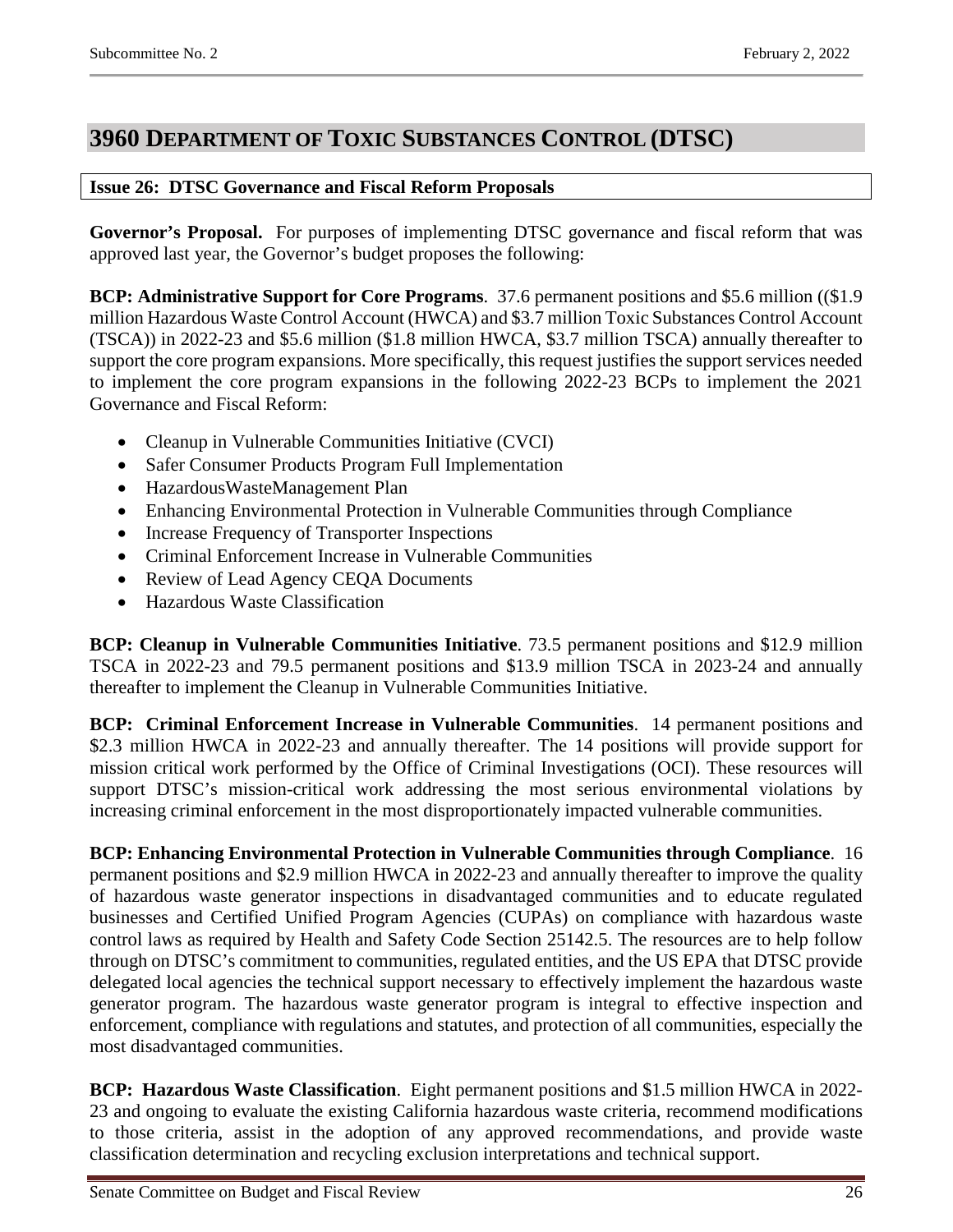**BCP: Hazardous Waste Management Plan**. Seven permanent positions and \$1.2 million HWCA in 2022-23 and ongoing to fully implement the Hazardous Waste Management Plan. SB 158 (Committee on Budget and Fiscal Review), Chapter 73, Statutes of 2021, requires DTSC to prepare a report by March 1, 2023, and every three years thereafter, that includes an analysis of available data related to hazardous waste that includes specified components. SB 158 also requires DTSC to establish and maintain a state Hazardous Waste Management Plan based on reports to be approved by the Board of Environmental Safety every three years. This plan requires an analysis of hazardous waste generation and site assessments of hazardous waste facilities.

**BCP: Increase Frequency of Transporter Inspections**. Eight permanent positions and \$1.3 million HWCA in 2022-23 and annually thereafter. This request provides inspection and enforcement resources for the hazardous waste transportation industry to verify compliance with Hazardous Waste Control Laws (HWCLs). These resources are essential to support the Governor's vision of a California for All, where disadvantaged communities are protected from the impacts of multiple sources of pollution. These resources are also crucial to ensuring transporters of hazardous waste comply with HWCLs, from the point of generation to disposal. Finally, transporter inspections are crucial for accomplishing DTSC's mission to protect California's people, communities, and environment from toxic substances.

**BCP: Legal Resources Augmentation for Support of Core Programs**. 24 permanent positions and \$6.8 million (\$2.1 million HWCA, \$4.7 million TSCA) in 2022-23 and \$7.3 million (\$2.6 million HWCA, \$4.7 million TSCA) annually thereafter to properly resource the management, operations, and litigation functions of DTSC's Office of Legal Counsel to allow focus on enforcing hazardous waste control laws, holding polluters accountable for contamination, and compelling manufacturers to make safer consumer products.

**BCP: Modernizing Information Technology (IT) Infrastructure**. 24 permanent positions and \$6.1 million (various special funds) in 2022-23 and annually thereafter to (1) address the gaps between workload and current Office of Environmental Information Management information technology (IT) staffing levels and technology costs (2) support the core program expansions that are part of the implementation of the 2021 Governance and Fiscal Reform. These resources will provide support for DTSC's mission critical work to address high risk legacy systems, adequately manage data, and take necessary steps to modernize DTSC's technology infrastructure. Specifically, this request includes \$1.8 million annually for the increased cost of modernizing DTSC's infrastructure, business solutions, and IT services, including professional services for strategic planning, IT specialized training, and departmental IT literacy training. Funding for this request was included in the new fee structure enacted in SB 158.

**BCP: Office of Environmental Equity**. Nine permanent positions and \$1.3 million (\$281,000 HWCA and \$1 million TSCA) in 2022-23, and \$1.3 million (\$279,000 HWCA, \$1.0 million TSCA) annually thereafter to provide the resources necessary for the Office of Environmental Equity to support core program expansions included in other BCPs.

**BCP: Review of Lead Agency California Environmental Quality Act (CEQA) Documents**. Two permanent positions and \$306,000 HWCA in 2022-23 and \$304,000 in 2023-24 and annually thereafter to meet its legal obligations under CEQA, which requires that DTSC, as a Responsible Agency, review and provide comments on CEQA documents.

**BCP: Safer Consumer Products Program Full Implementation**. 37 permanent positions and \$7.2 million TSCA in 2022-23 and ongoing to provide the resources needed to fully implement the Safer Consumer Products Program. This request also includes \$246,000 for contracts. This proposal would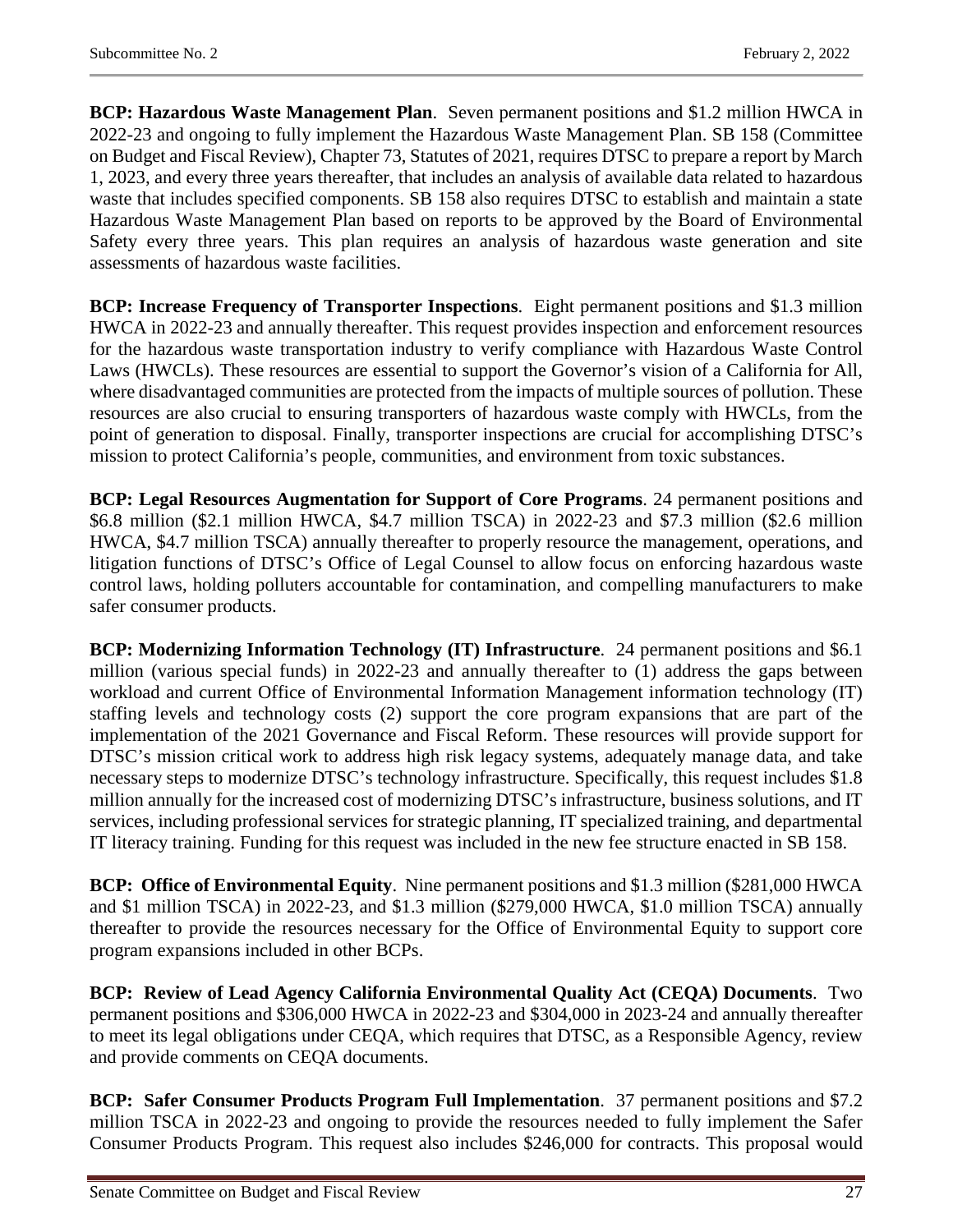increase DTSC's capacity to identify product- chemical combinations for regulation under the regulatory framework, perform rulemaking tasks, review Alternatives Analyses, and provide technical support to regulated manufacturers for Alternatives Analysis development.

**Background.** According to LAO:

*DTSC Is Responsible for Protecting California From Toxic Substances.* DTSC is charged with protecting the people of California and the environment from the harmful effects of toxic substances. DTSC administers the following major programs:

- *Hazardous Waste Management Program.* The department regulates the generation, storage, transportation, and disposal of hazardous waste through permitting, compliance monitoring, and enforcement of noncompliance.
- *Site Mitigation and Restoration Program.* DTSC implements the state's laws regarding the identification, assessment, and cleanup of sites contaminated by toxic substances. The department also monitors long-term operations and maintenance activities at sites where cleanup is complete.
- *Safer Consumer Products Program.* This program identifies and prioritizes chemicals of concern in consumer products, evaluates alternatives, and specifies regulatory responses to reduce chemicals of concern in products.

*DTSC Supported by Two Special Funds.* The department's ongoing operations are primarily supported by HWCA and TSCA. HWCA largely supports the Hazardous Waste Management Program. The account is sustained by regulatory fees charged to hazardous waste generators, waste disposal entities, and other facilities that handle hazardous waste. TSCA largely supports the Site Mitigation and Restoration Program and the Safer Consumer Products Program. The account is primarily funded by a broad-based tax charged to businesses that contribute to hazardous waste.

*Department Recently Underwent Significant Governance and Fiscal Reform.* Budget trailer legislation as part of the 2021-22 budget package, SB 158 (Committee on Budget and Fiscal Review), Chapter 73, Statutes of 2021, restructured and increased the charges that support HWCA and TSCA. The resulting revenues provided from the changes are intended to (1) solve the longstanding structural deficits in HWCA and TSCA, (2) support a new Board of Environmental Safety, (3) support programmatic expansions that address high-priority programs and activities, and (4) build sufficient reserves in both accounts. Beginning in 2022-23, these reforms are estimated to increase revenues in HWCA by \$46.3 million (\$22.5 million to address the account's structural deficit and \$23.8 million for programmatic expansions) and increase revenues in TSCA by \$53.1 million (\$11.5 million to address the account's structural deficit and \$41.6 million for programmatic expansions). (Since the state would not begin to receive revenues until 2022-23—due to the timing of how charges for both accounts are collected—the 2021-22 budget provided one-time General Fund resources of \$29 million and \$11.5 million to HWCA and TSCA, respectively, to keep the accounts solvent and to advance high-priority programmatic expansions a year early.) To inform the 2021-22 budget decisions, DTSC provided the Legislature with an expenditure plan that stated the programs and activities the department intended to augment with the additional revenues from HWCA and TSCA. However, the department still needs statutory authorization to use all of the additional funds in 2022-23.

SB 158 also established the Board of Environmental Safety within the department. The five-member board is responsible for hearing hazardous waste permit appeals and providing strategic guidance to the department. The board also has the authority to set charge levels for HWCA and TSCA in future years beginning in 2023-24. Specifically, the board will set charges annually to align revenues from both accounts to the amount of expenditures authorized by the Legislature through the annual budget act.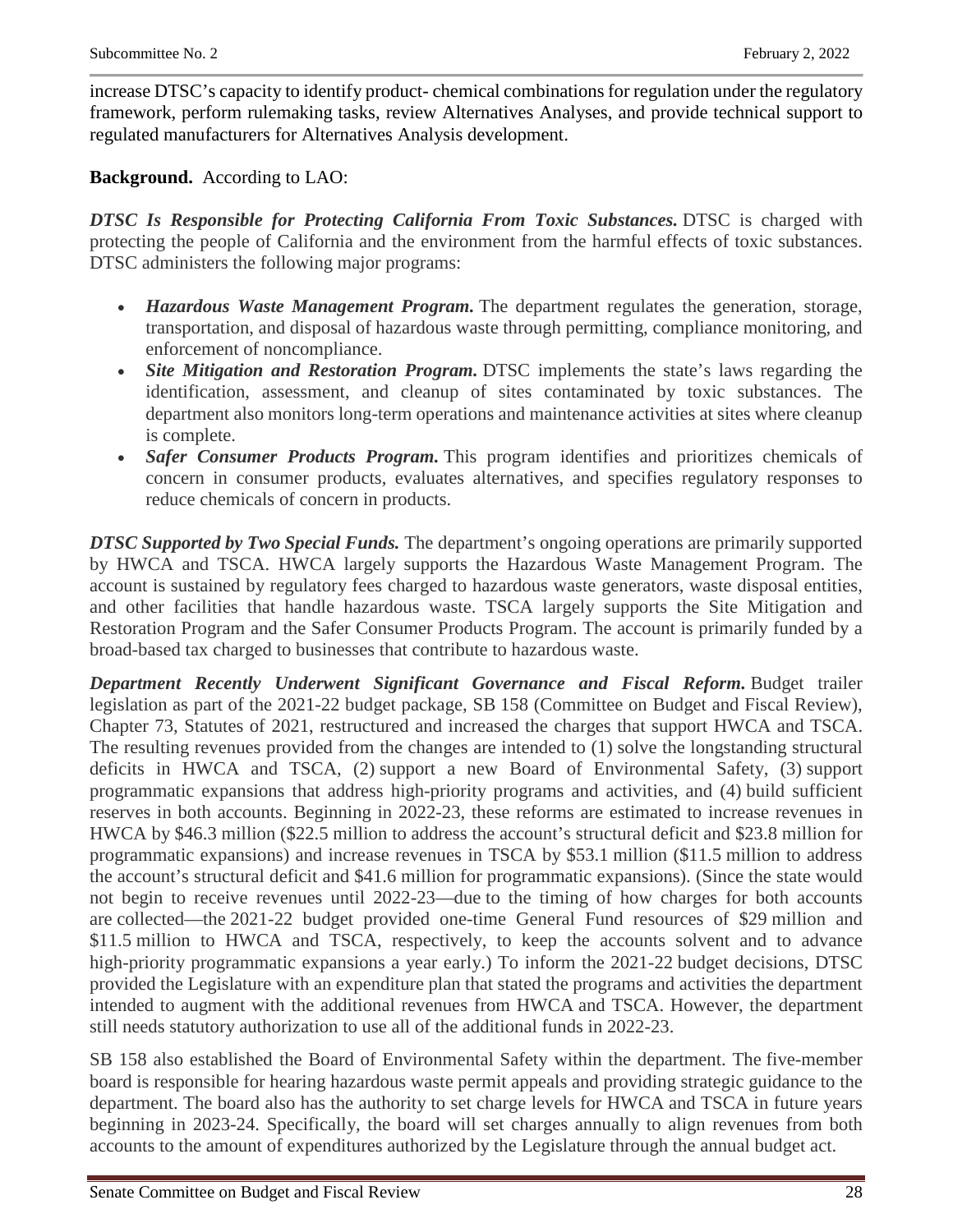*Legislature Provided Considerable New Funding for DTSC to Address Brownfields.* In addition to the above fiscal and governance reforms, the 2021-22 budget package provided DTSC with one-time General Fund of \$300 million to address brownfields—properties underutilized due to the presence or potential presence of hazardous contaminants. Most of the funding was allocated for (1) DTSC to investigate and clean up brownfields with contracted assistance and (2) a new grant program— Equitable Community Revitalization Grant (ECRG) Program—to provide funding to municipalities, nonprofits, tribes, and other governmental agencies for brownfield investigations, cleanups, and community-wide assessments. The 2021-22 budget package also provided an additional \$100 million in 2022-23 and in 2023-24 to continue these activities. A portion of the \$300 million provided in 2021-22 is being used to support the staff needed to begin implementing the above activities, with the expected revenue increases in TSCA anticipated to cover staff costs starting in 2022-23.

**LAO Comments.** *The Governor's Budget Provides Funding for DTSC to Significantly Expand Activities.* The Governor's budget includes multiple proposals requesting authorization to use the additional revenues that HWCA and TSCA received from the restructured and increased charges. As shown in the table below, the funding would be used to support various programmatic expansions to fully implement the reforms initiated in 2021-22. As discussed earlier, some of these activities began in 2021-22 using one-time General Fund, but would switch to HWCA and TSCA beginning in 2022-23. The new proposals request \$16.1 million in additional spending from HWCA and \$33.4 million in additional spending from TSCA, in order to support 260 additional ongoing positions. All of the funding and positions are proposed on an ongoing basis.

(Dollars in Millions)

| <b>Proposals</b>                                                                                                                       | <b>HWCA</b> | <b>TSCA</b> | <b>Positions</b> |
|----------------------------------------------------------------------------------------------------------------------------------------|-------------|-------------|------------------|
| Approved in 2021-22 <sup>a</sup>                                                                                                       |             |             |                  |
| Implement Violations Scoring Procedure                                                                                                 | \$3.1       |             | 11.0             |
| Resource Conservation and Recovery Act                                                                                                 | 2.5         |             | 17.0             |
| Board of Environmental Safety                                                                                                          | 1.5         | \$1.5       | 15.0             |
| Information technology security unit                                                                                                   | 0.6         | 0.6         | 4.0              |
| Subtotals                                                                                                                              | (\$7.7)     | (\$2.1)     | (47.0)           |
| Governor's 2022-23 Proposals                                                                                                           |             |             |                  |
| Enhance hazardous waste generator inspections                                                                                          | \$2.9       |             | 16.0             |
| Criminal enforcement increase                                                                                                          | 2.3         |             | 14.0             |
| Modernize information technology infrastructure                                                                                        | 2.3         | \$3.8       | 24.0             |
| Legal support for core programs                                                                                                        | 2.1         | 4.7         | 24.0             |
| Administrative support for core programs                                                                                               | 1.9         | 3.7         | 37.6             |
| Hazardous waste classification                                                                                                         | 1.5         |             | 8.0              |
| Increase frequency of transporter inspections                                                                                          | 1.3         |             | 8.0              |
| Hazardous Waste Management Plan                                                                                                        | 1.2         |             | 7.0              |
| California Environmental Quality Act review                                                                                            | 0.3         |             | 2.0              |
| Office of Environmental Equity                                                                                                         | 0.3         | 1.0         | 9.0              |
| Administrative support for brownfield cleanups                                                                                         |             | 12.9        | 73.5             |
| <b>Expand Safer Consumer Products Program</b>                                                                                          |             | 7.2         | 37.0             |
| Subtotals                                                                                                                              | (\$16.1)    | (\$33.4)    | (260.1)          |
| <b>Totals</b>                                                                                                                          | \$23.8      | \$35.5      | 307.1            |
| Activities funded with one-time General Fund in 2021-22.<br>a                                                                          |             |             |                  |
| DTSC = Department of Toxic Substances Control: HWCA = Hazardous Waste Control Account:<br>and TSCA = Toxic Substances Control Account. |             |             |                  |

*Source: LAO*

Major requests from HWCA include funding to improve inspections of hazardous waste generators and to enhance criminal enforcement investigations. The most significant proposals to be funded from TSCA include funding to administer brownfield cleanups and expand the Safer Consumer Products Program.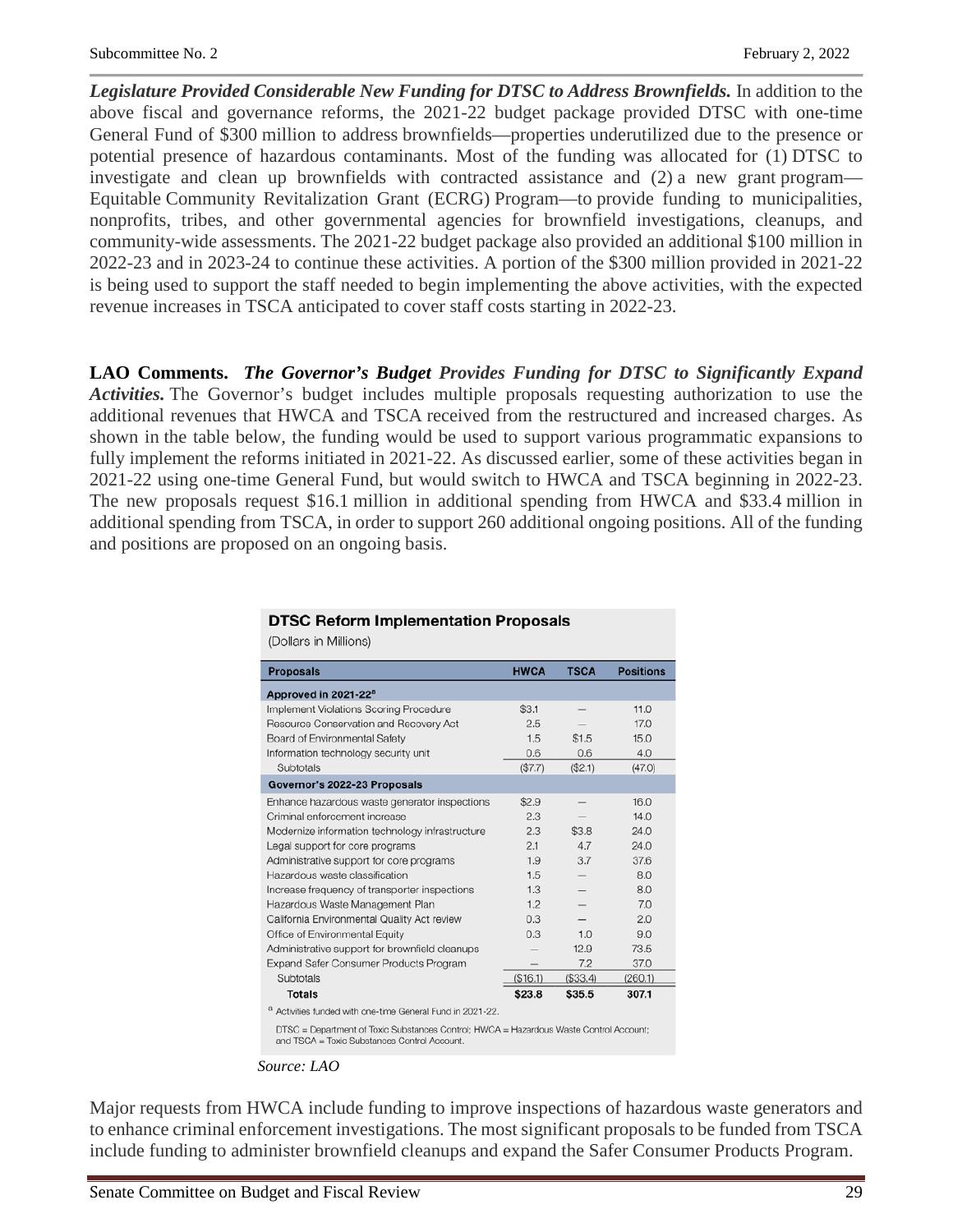*Proposals Consistent With Department's Intended Expenditure Plan.* Overall, the LAO finds that the Governor's budget aligns with the expenditure plan provided to the Legislature last year. Specifically, the proposed activities, associated number of new staff, and corresponding costs are generally consistent with the information the Legislature used as the basis for approving HWCA and TSCA increases.

*Need for New Cleanup Staff Will Diminish in Future Years Absent Additional Program Funding.* The Governor's budget includes ongoing funding from TSCA for staff to administer the new \$500 million brownfields cleanup program. While the workload for the proposed staffing levels is clear in the near term, the need for these positions will diminish in future years as the department completes investigation and cleanup contracts and ECRG projects. The LAO estimates that the department will encumber most of the \$500 million after five years, at which point the department will start to see a gradual decline in workload. Unless the Legislature provides comparable levels of additional funding for annual brownfield investigation and cleanup contracts and/or grants in future years, the need for the proposed staffing levels likely will begin to gradually phase out after five years.

**LAO Recommendations.** *Approve DTSC Reform Implementation Proposals.* The LAO recommends the Legislature adopt the Governor's DTSC reform implementation proposals, given that they align with the expenditure plan provided to the Legislature last year and are consistent with the assumptions upon which the HWCA and TSCA funding increases were based. Approving these proposals will provide the department with additional resources that will better enable DTSC to enforce hazardous waste laws and clean up contaminated sites.

*Monitor Implementation of Program Expansions and Brownfield Cleanups.* The LAO recommends the Legislature use future budget hearings to conduct oversight on how the department is implementing these significant programmatic expansions. In addition to solving the structural deficits within HWCA and TSCA, the Legislature enacted the reform measures to ensure that high-priority programs and activities were adequately funded to improve DTSC's outcomes. Continued monitoring of the department's efforts will further ensure that DTSC is meeting its mission and achieving the Legislature's goals. Moreover, such oversight would allow the Legislature to identify when changes—such as to staffing or funding levels, implementation strategies, or statutory requirements—for particular activities might be warranted to improve desired outcomes. Some examples of information the Legislature could request from the department include the average time DTSC takes to make hazardous waste facility permit decisions, the number of additional hazardous waste transporters the department is able to inspect, and the number of additional product-chemical combination investigations completed by the Safer Consumer Products Program.

In addition, the LAO recommends the Legislature track major outcomes from the brownfields cleanup funding. For instance, the Legislature will want to know how many sites the department was able to investigate and clean up, average time lines for completing projects, the number of ECRG projects funded with grants, the human and environmental benefits associated with these activities, and the communities that benefited from funding. Such information can help inform whether the Legislature should consider providing additional funding for cleanup activities—and associated staffing, as discussed next—in the future.

*Revisit Staffing Levels in Future Years.* The LAO recommends that the Legislature revisit the department's staffing levels in future years to evaluate whether the approved level of positions are still needed for the same activities. In particular, we recommend the Legislature request annual updates beginning in 2024-25 regarding how much funding and workload remains from the \$500 million in brownfields funding to assess the degree to which the 79.5 staff and associated \$13.9 million are still needed to administer the program. Based on its assessment of the outcomes of the brownfields program and whether it finds merit in funding additional rounds of contracts and grants, the Legislature could consider one of the following options in future years when the \$500 million is largely expended: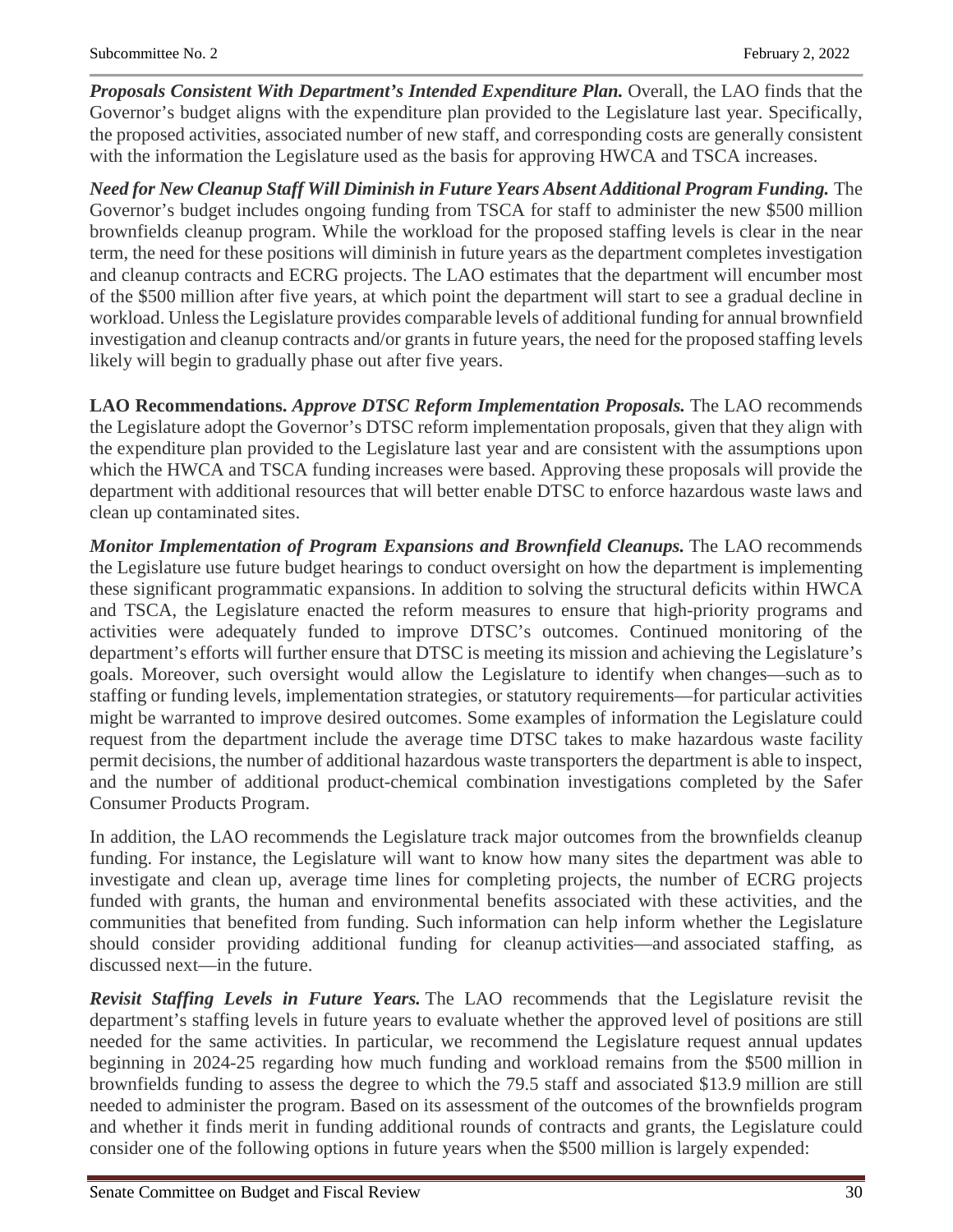- Provide additional funding for brownfield cleanups and adjust TSCA funding for staffing levels commensurate to the new workload.
- Reallocate some of the TSCA funding from staffing to instead be used for cleanup grants or contracts to sustain a continued but down-sized program.
- Redirect the \$13.9 million in TSCA funding and the 79.5 associated staff from the brownfields cleanup program to a different DTSC priority activity.

## **Staff Recommendation. Hold open.**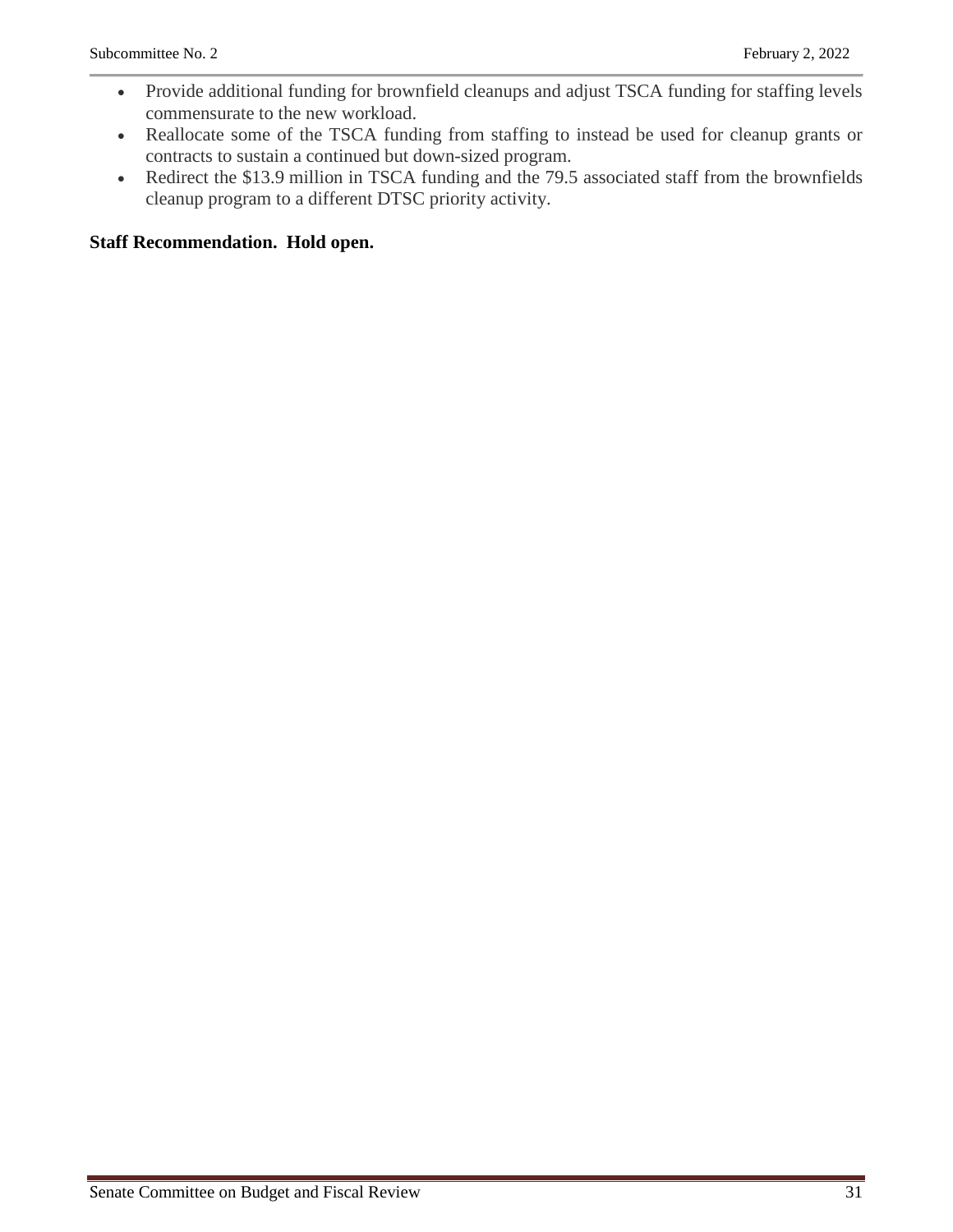## <span id="page-31-1"></span><span id="page-31-0"></span>**3900 CALIFORNIA AIR RESOURCE BOARD (CARB) 3980 OFFICE OF ENVIRONMENTAL HEALTH HAZARD ASSESSMENT (OEHHA)**

### <span id="page-31-2"></span>**Issue 27: Racial Equity Proposals**

**Governor's Proposal.** The Governor's budget requests the following:

**BCP: CARB: Operationalizing Racial Equity within CARB Programs, Plans, and Practices.** \$1.847 million Air Pollution Control Fund (APCF), four permanent positions in 2022-23, and \$1.843 million APCF ongoing to advance racial equity efforts, with an initial focus on research, incentive programs, regulations, air quality planning, and climate change.

**BCP: OEHHA: Advancing Racial Equity and Environmental Justice in OEHHA's Scientific Activities.** requests \$565,000 General Fund and two positions (including \$90,000 in contracts) in 2022- 23 and ongoing to create a new racial equity and environmental justice (REEJ) program. The program would formulate strategies and policies for advancing racial equity and environmental justice in OEHHA's scientific activities, including in the methods to assess the cumulative health risks that communities face from exposures to numerous pollutants from multiple sources.

**Background.** *CalEPA Environmental Justice and Racial Equity.* According to CalEPA, the principles of environmental justice call for fairness, regardless of race, color, national origin or income, in the development of laws and regulations that affect every community's natural surroundings. The agency has a vision statement on its commitment to racial equity. Each of CalEPA's boards, departments, and office have a designated Racial Equity Contact.

*CalEPA Environmental Justice Program.* The program covers disadvantaged communities designations, includes CalEnviroScreen, which is the state's environmental health screening tool that can be used to identify and address communities that are disproportionately burdened by multiple sources of pollution, and provides Environmental Justice Small Grants, which help community organizations and federally-recognized Tribal governments affected by environmental pollution and hazards.

*CalEPA Environmental Justice Task Force*. The Environmental Justice Task Force coordinates the compliance and enforcement work of CalEPA's boards, departments, and office in cares of California that are burdened by multiple sources of pollution and are disproportionately vulnerable to its effects. The Task Force's mission is to facilitate the use of environmental justice considerations in compliance and enforcement programs and enhance communications with community members to maximize benefits in disproportionately impacted areas. In 2016, the Task Force began received permanent funding through the 2016 Budget Act. The law created a mandate for CalEPA to continue its multi-agency compliance and enforcement approach and to give priority to disadvantaged communities.

*CARB Office of Environmental Justice (OEJ).* Part of the efforts put forth by CARB's OEJ is to advance racial equity, address environmental justice, inform community engagement, outreach, and partnership building.

*CARB's Environmental Justice and Community Air Protection Program.* CARB has a Deputy Executive Officer for Environmental Justice who oversees the board's Environmental Justice and Community Air Protection Program. As noted on the CARB website, the Deputy Executive Officer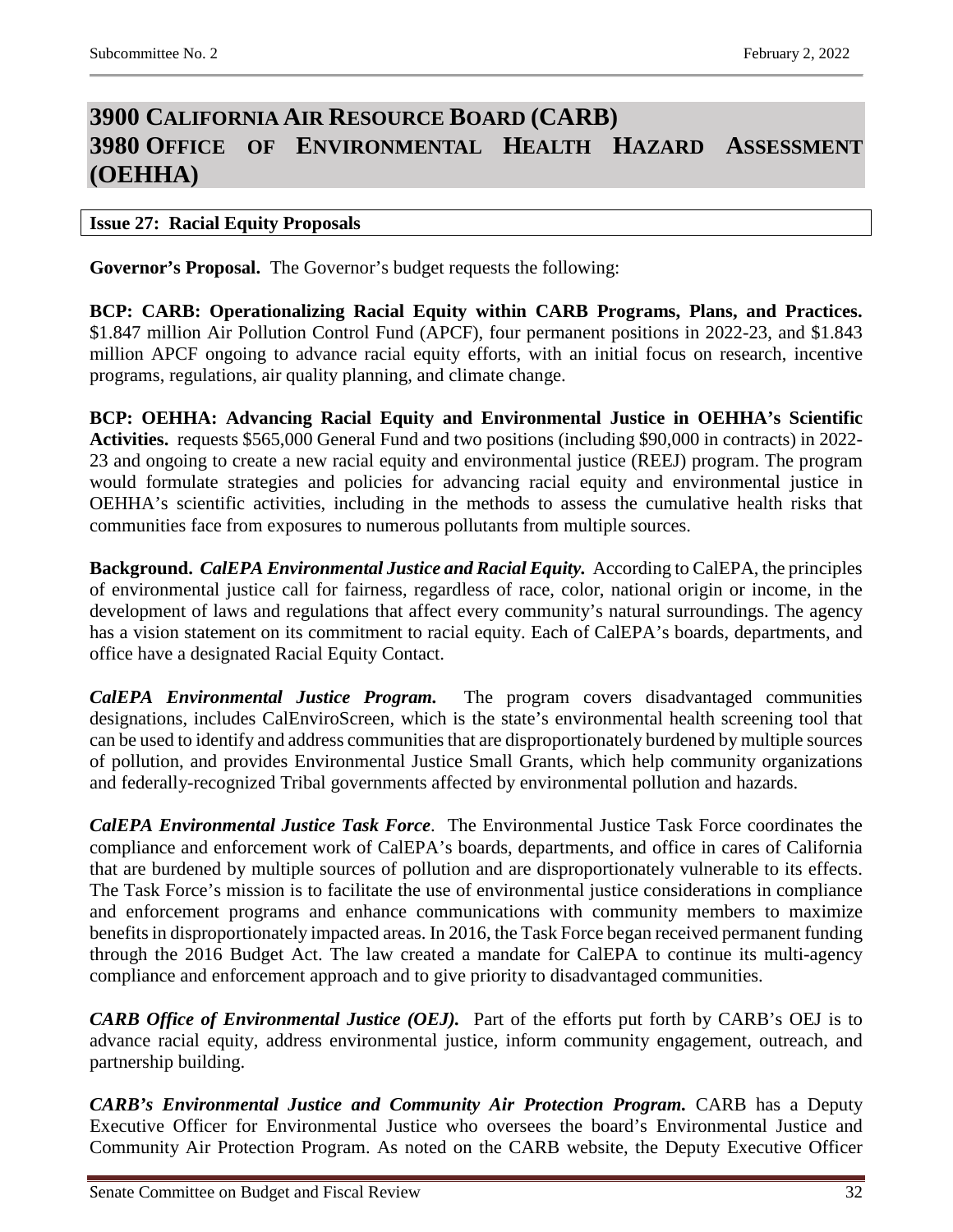"plays a key role in CARB's programs designed to address disproportionate impacts from air pollution and climate change and associated chronic health conditions affecting Black, Latinx, and other communities of color across the state. She also serves as CARB's primary internal and external contact for CARB on environmental justice, climate equity, and community air protection efforts."

**Staff Comments.** A question arises as to whether the proposed racial equity programs and offices in these CalEPA organizations overlap existing efforts to address racial equity issues. Could the purpose of the proposals be incorporated in existing programs and organizations within CalEPA? Why does CARB need an office separate from the existing Office of Environmental Justice for these activities?

### **Staff Recommendation. Hold open.**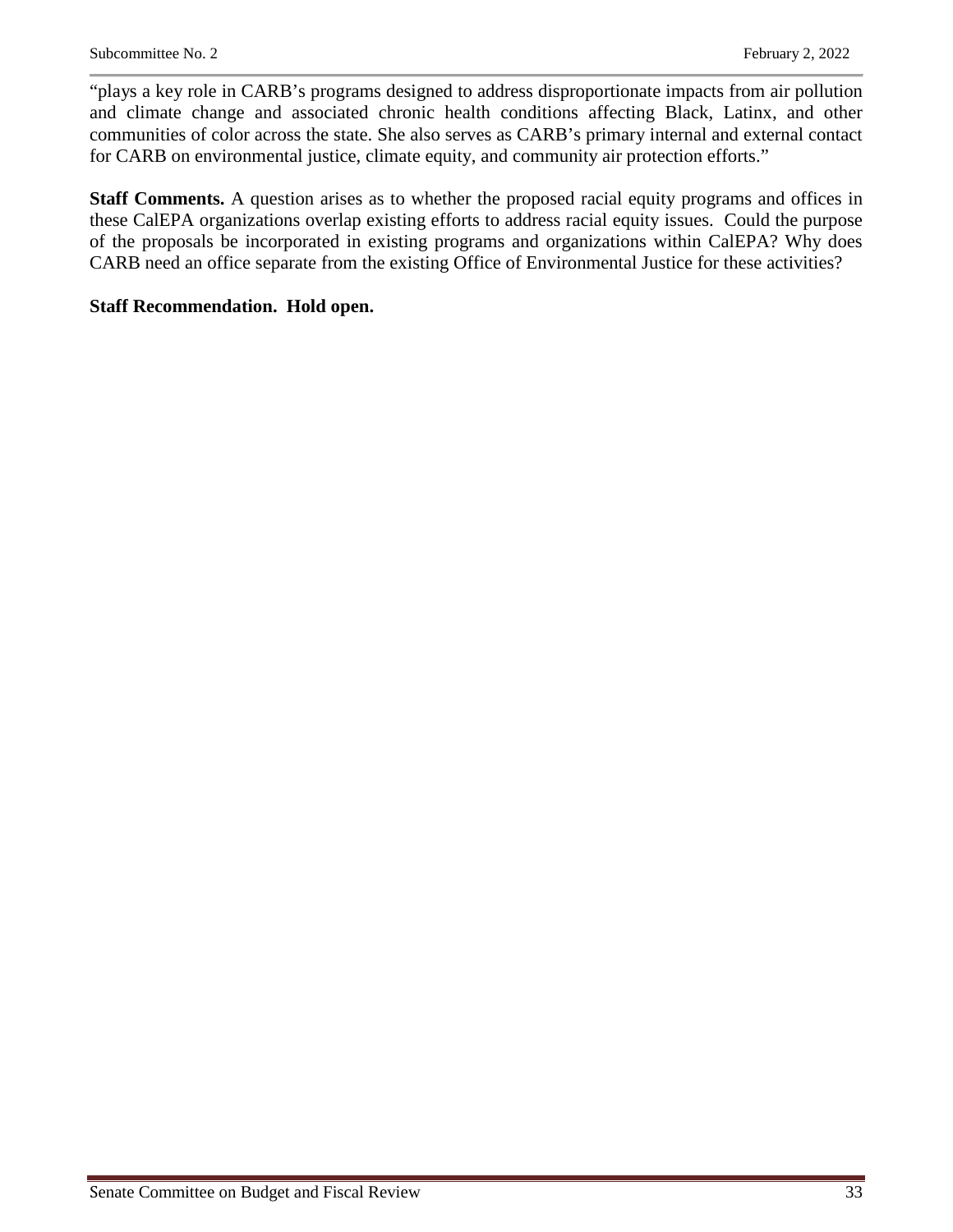## <span id="page-33-0"></span>**3970 DEPARTMENT OF RESOURCES RECYCLING AND RECOVERY (CALRECYCLE)**

#### <span id="page-33-1"></span>**Issue 28: Compostable and Biodegradable Product Labeling Implementation (AB 1201)**

**Governor's Proposal.** The Governor's proposal requests one permanent, full-time Environmental Scientist position, and \$132,000 from the Integrated Waste Management Account (IWMA) to implement AB 1201.

**Background.** AB 1201 (Ting), Chapter 504, Statutes of 2021, expands product-labeling requirements related to biodegradability and compostability from plastic products to all products regardless of material type.

Products labeled as compostable should biodegrade when subjected to environmental conditions found in a commercial composting operation. Many compostable products are currently made from bioplastic materials, meaning they are made from either plants or microbes rather than fossil fuels. Polylactic acid (PLAs) and starch-based blends are common bioplastics used to make products such as compostable coffee cups and lids. However, many products made from bioplastics are not acceptable inputs for organic agriculture under the US Department of Agriculture (USDA) National Organic Program (NOP) due to their production methods.

Under AB 1201, the composition of all compostable products, which includes the ink coloring, will need to be made from non-synthetic materials as defined by the NOP. Organic compost can only contain minerals, plants, and animal matter that has not undergone a synthetic process in accordance with 7 Code of Federal Regulations § 205.203 and 205.602. Additionally, the compost used in organic agriculture must improve soil organic matter content in a manner that does not contribute to the contamination of crops, soil, or water.

**Staff Comments.** On September 8, 2021, the author of AB 1201, Assemblymember Ting wrote a Letter to the Journal, stating:

AB 1201, as amended on September 3, 2021, expands the content and labeling requirements for compostable products. Among other things, it amends Section 42357 of the Public Resources Code to provide as follows:

"By January 1, 2024, the department, through a public stakeholder process, shall determine whether, for purposes of this section, it would be feasible to separate the collection of products in order to recover organic waste that is suitable for use in organic agricultural applications from the collection of products not suitable for use in organic agricultural applications. If the department determines that such bifurcation is feasible and would enable efficient processing by solid waste processing facilities, the department shall adopt regulations on or before January 1, 2026, to establish a bifurcated approach, and products that are not collected for the purpose of recovering organic waste that is suitable for use in organic agricultural applications shall comply with the department's regulations and are not subject to the requirements of this subparagraph."

This bill and this provision are designed to expand content and labeling requirements for compostable products, not adopt new regulations requiring a bifurcated organic waste collection and processing system.